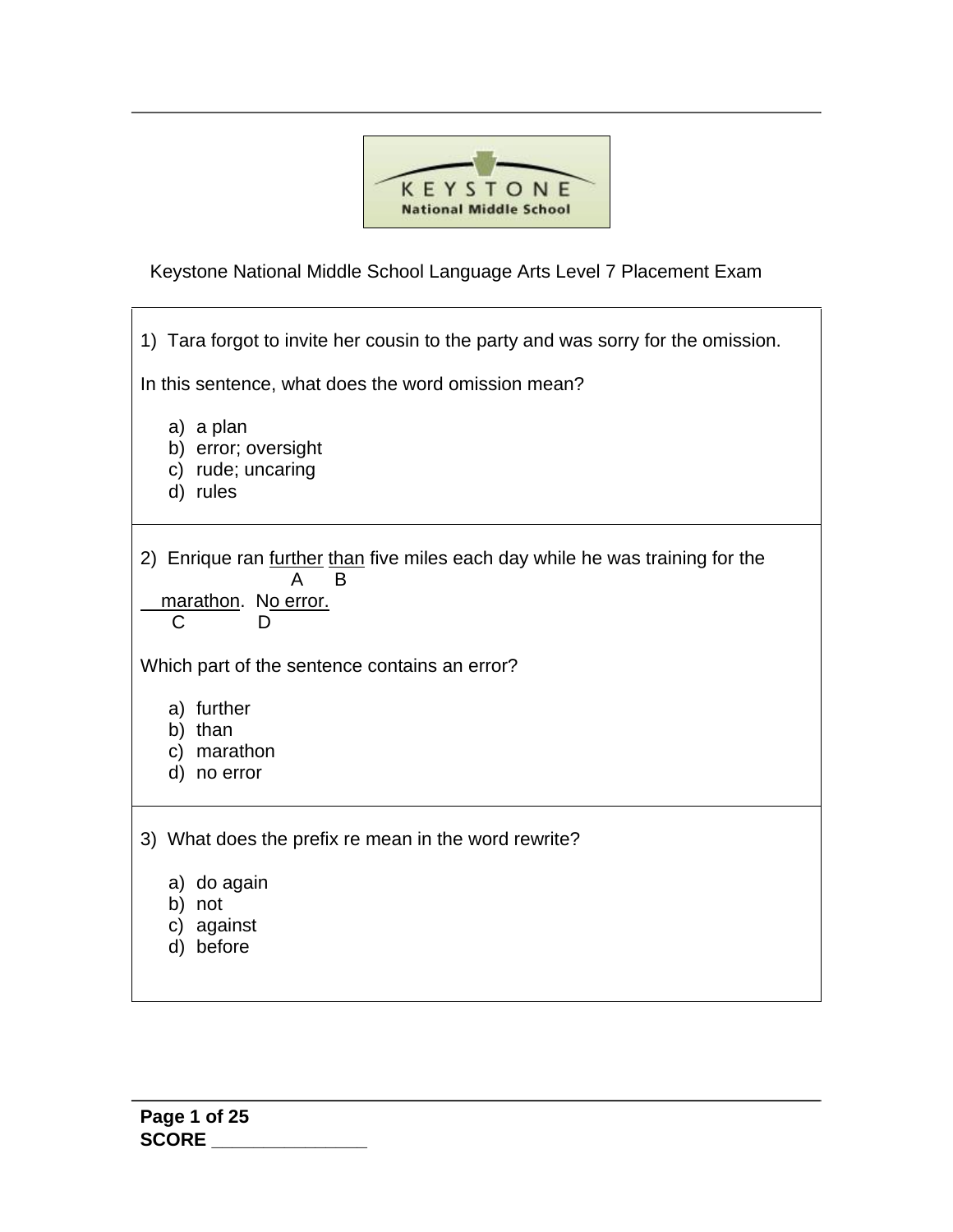4) Mary wanted the galidified dress because of the pretty color and high quality. It would be perfect for the fancy Governor's Dance. Galidified is a made-up word that most likely means:

a) elegant

b) gaudy

- c) simple
- d) floor-length

|  |  | 5) Yelena wears a charm on her necklace. |  |
|--|--|------------------------------------------|--|
|  |  |                                          |  |

What synonym could replace the underlined word?

- a) charisma
- b) luck
- c) pretty
- d) pendant

6) The class average score on the math test was an 85%.

In this sentence, average means the single value that represents the mean of a set of numbers. Which of the choices is another meaning of the word average?

- a) not out of the ordinary, normal
- b) midway between extremes
- c) both A and B
- d) neither A or B

7) Which of these prefixes, when added to the word moral, means not moral?

- b) in
- c) im
- d) anti

a) un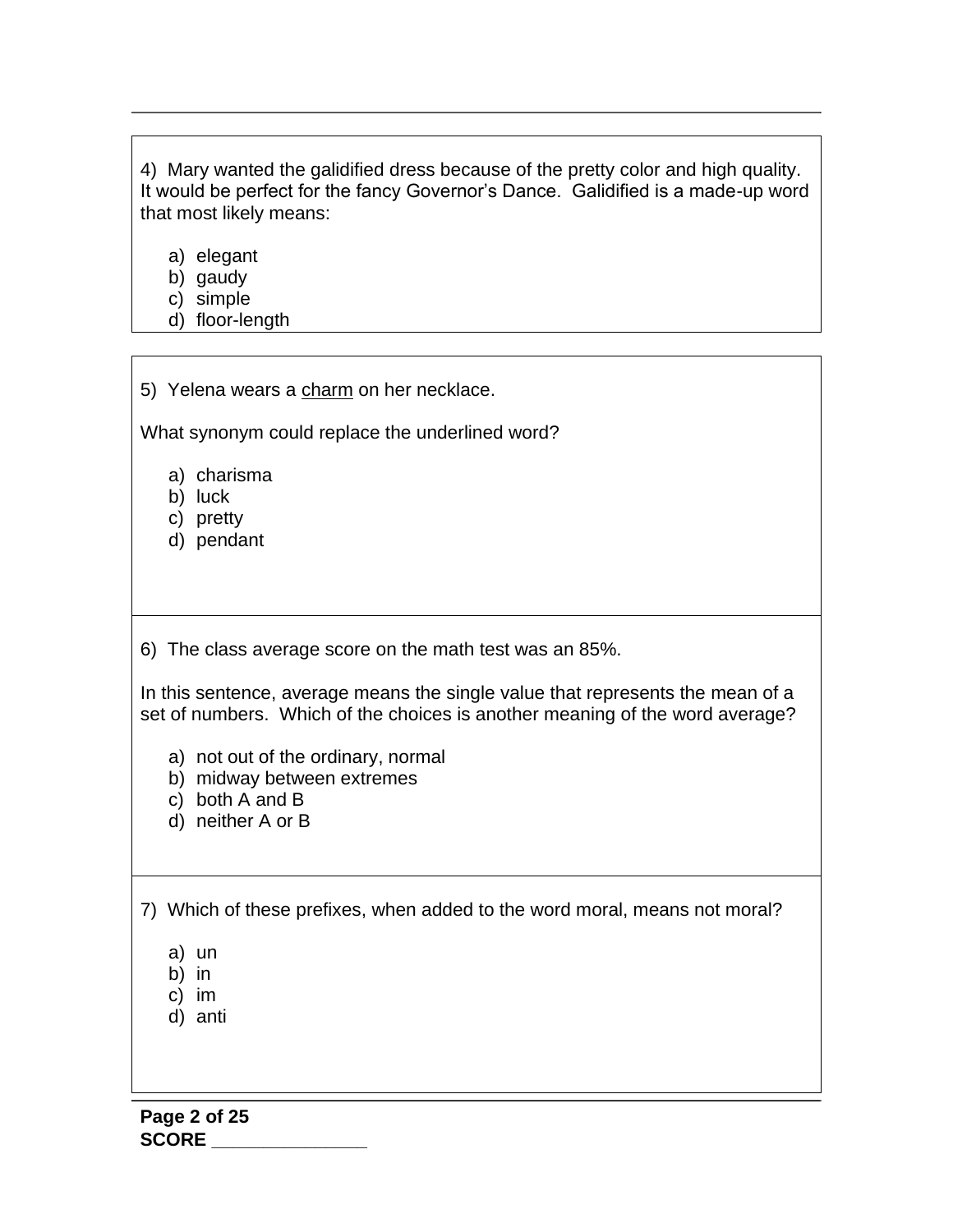8) What kind of figurative language is used in this sentence? Silly Sally never saw the slippery slope.

- a) alliteration
- b) hyperbole
- c) simile
- d) personification

Read the passage below and use it to answer questions 9 through12.

The kids of Blahville need something fun to do and deserve a place to go after school and on weekends. When kids are bored, they tend to look for trouble to keep themselves busy. If the people of this town want to help kids stay out of trouble, building a recreation center is the way to go! A recreation center would give kids in our town a safe place to go to hang out with their friends and find exciting things to do.

Additionally, some of the kids in Blahville have expressed interest in playing sports. I hope the town can see the benefit of building a recreation center and starting sports programs. This would be a great opportunity for teens in our area to learn teamwork while staying physically fit.

I think you will find it hard to argue with the points I have made here. It should be clear to the people of Blahville that a recreation center can only have a positive effect on our town and its young people!

- 9) What is the author's purpose in writing this piece?
	- a) to entertain the reader
	- b) to inform the reader
	- a) to persuade the reader
	- b) to teach the reader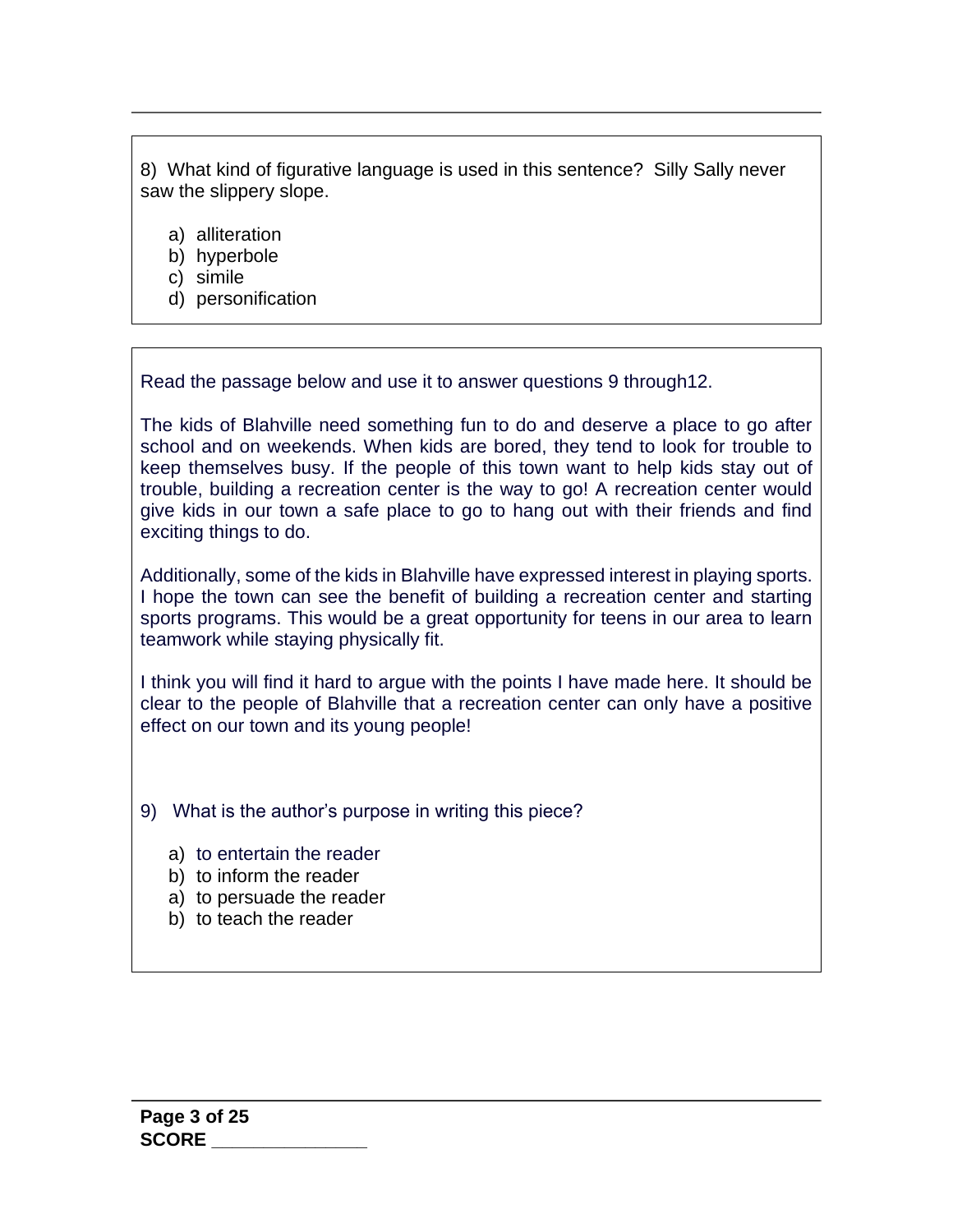10) What point of view is this passage written from?

a) second person

- b) first person
- c) third person omniscient
- d) third person subjective

11) What is one fact that could be used to support the argument?

- a) I think the recreation center will benefit everyone in the community.
- b) The town of Blahville has funds available to support the building of the recreation center.
- c) Blahville is a fantastic place to live and raise a family.
- d) Everyone in town is excited about the prospect of a new place for kids to play sports.

12) Which of these quotes from the text summarizes the author's intended purpose the best?

- a) "Additionally, some of the kids in Blahville have expressed interest in playing sports."
- b) "This would be a great opportunity for teens in our area to learn teamwork while staying physically fit."
- c) "If the people of this town want to help kids stay out of trouble, building a recreation center is the way to go!"
- d) "A recreation center would give kids in our town a safe place to go to hang out with their friends and find exciting things to do."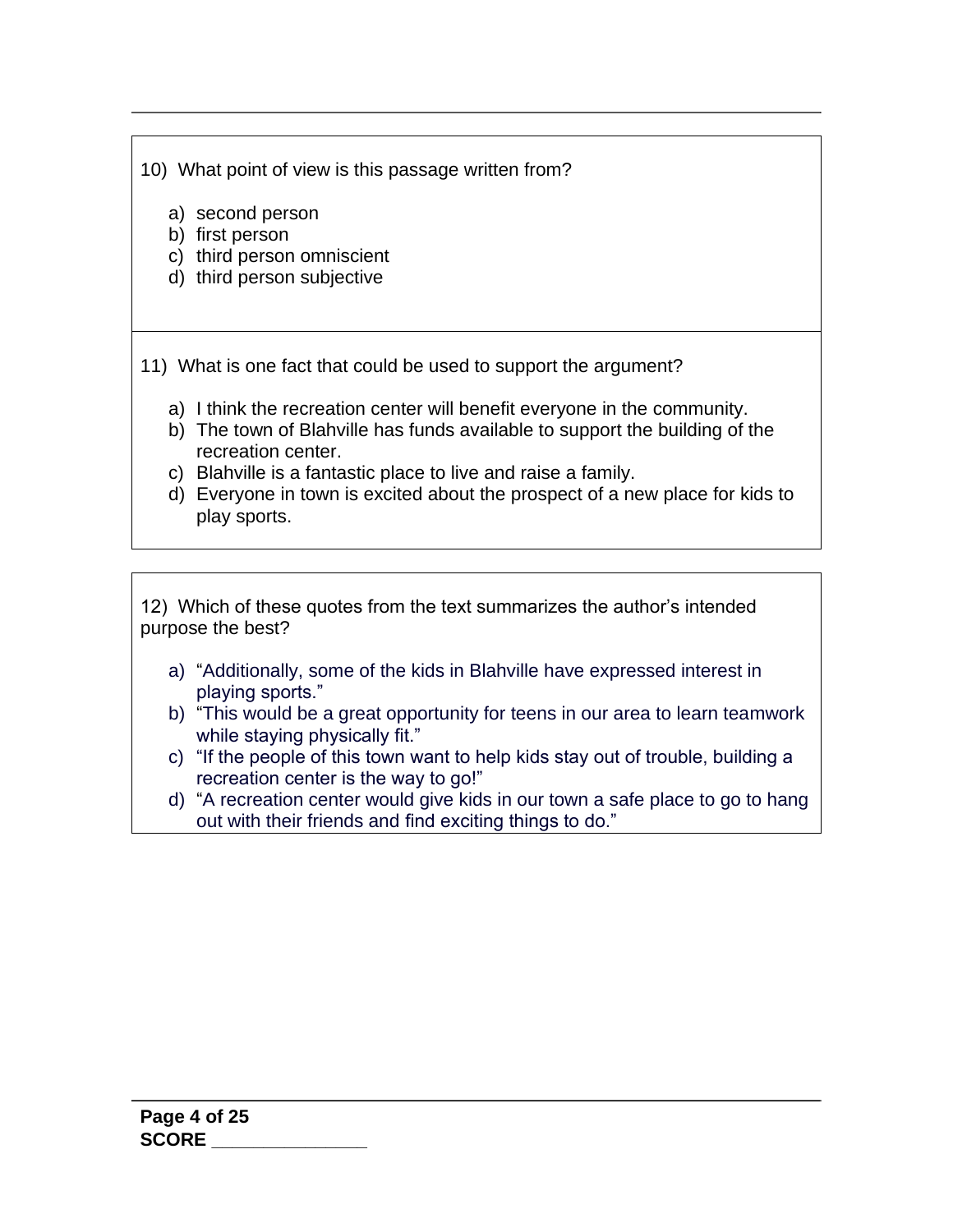| Use the poem, Fog to answer questions 13 through 15.                                                                                                                      |
|---------------------------------------------------------------------------------------------------------------------------------------------------------------------------|
| Fog by Carl Sandburg<br>The fog comes<br>on little cat feet.                                                                                                              |
| It sits looking over<br>harbor and city on<br>silent haunches<br>and then moves on.                                                                                       |
| In this poem, the poet uses what kind of figurative language?<br>13)<br>a) simile<br>b) hyperbole<br>c) metaphor<br>d) alliteration                                       |
| 14) In this poem, the word haunches means<br>a) hind legs<br>b) arms<br>c) sides of an arch<br>d) back                                                                    |
| 15) Based on the poem, one can infer that the mood in the city is of<br>a) an exciting and lively evening<br>b) a lazy afternoon<br>والمستواء ومستنقلة والمستقل المستندان |

- c) a hectic morning
- d) a calm, quiet morning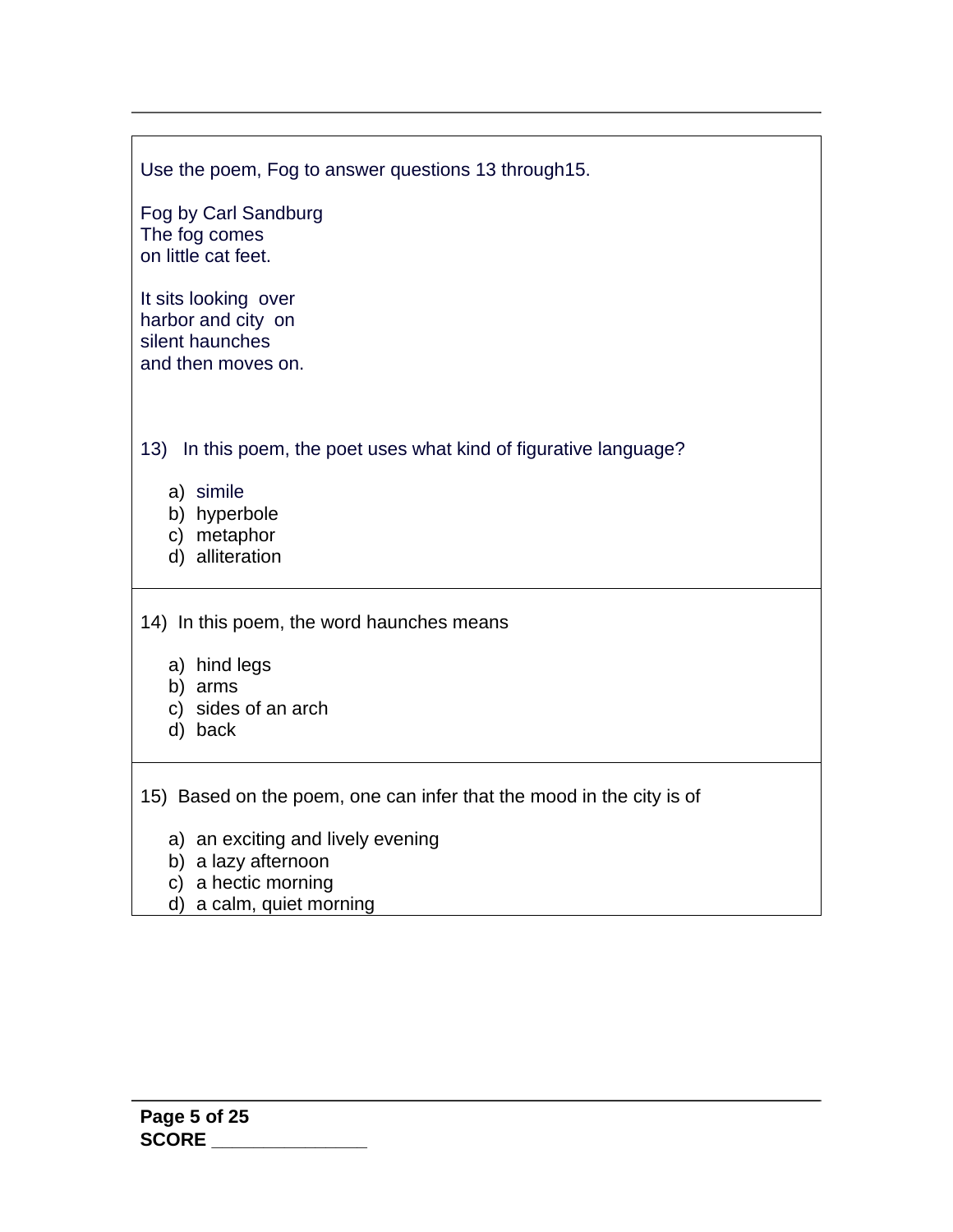| Use the outline below to answer questions 16 through 18.                                                                                                                                                                                                                                                                                                                                                                                                                                              |  |  |  |  |
|-------------------------------------------------------------------------------------------------------------------------------------------------------------------------------------------------------------------------------------------------------------------------------------------------------------------------------------------------------------------------------------------------------------------------------------------------------------------------------------------------------|--|--|--|--|
| 1) Early Life<br>a) Elie Wiesel was born in 1928 in Sighet, Transylvania.<br>b) At age 15, he was sent to the Auschwitz Concentration Camp with<br>the rest of his family.<br>c) Later transported to Buchenwald and liberated in 1945.                                                                                                                                                                                                                                                               |  |  |  |  |
| 2) Later Life<br>a) Wrote a book about his experiences, titled Night.<br>b) Works to fight intolerance by teaching others of his experiences.<br>c) In 1986, Mr. Wiesel won the Nobel Peace prize for his contributions<br>to humanity.                                                                                                                                                                                                                                                               |  |  |  |  |
| 16) What is the topic of this outline?<br>a) the treatment of people in the concentration camps<br>b) the good things Elie Wiesel did<br>c) the war and what people did afterwards<br>d) the life of Elie Wiesel                                                                                                                                                                                                                                                                                      |  |  |  |  |
| 17) Where in the outline would be the best place for the fact, "Elie Wiesel<br>established The Elie Wiesel Foundation for Humanity in 1986?"<br>a) early Life, after "Later transported to Buchenwald and liberated in 1945"<br>b) early Life, before "Elie Wiesel was born in 1928 in Sighet, Transylvania"<br>c) later Life, after "In 1986, Mr. Wiesel won the Nobel Peace prize for his<br>contributions to humanity"<br>d) later Life, before "Wrote a book about his experiences, titled Night" |  |  |  |  |
|                                                                                                                                                                                                                                                                                                                                                                                                                                                                                                       |  |  |  |  |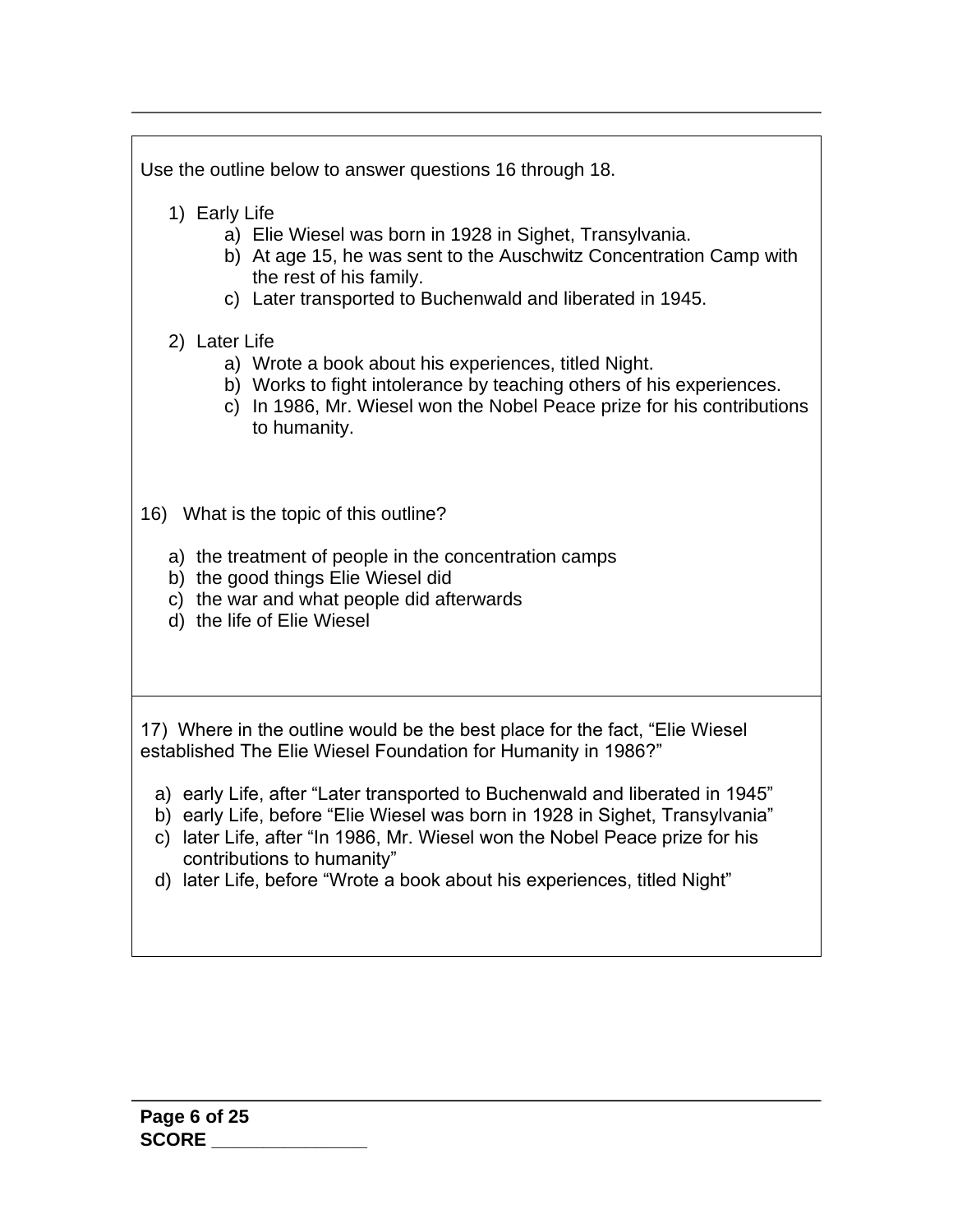18) What purpose could this outline best be used for?

- a) writing a book on World War II
- b) writing an essay about Elie Wiesel's life
- c) writing a speech about the winners of the Nobel Peace Prize
- d) writing a book report on the book Night

Use the excerpt below to answer questions 19 through 22.

Frankenstein or The Modern Prometheus is a tale warning us about the dangers of knowledge. In 1818, an 18-year-old woman named Mary Shelley wrote one of the greatest science fiction stories ever. In this story, a man named Victor Frankenstein uses technology to bring life to a man created from the parts of dead bodies. The true story is very different from most movie versions of it, but the message is clear. What Frankenstein did was a mistake, and just because scientists can do something does not mean they should do it.

19) Which of these words used in the excerpt has multiple meanings?

- a) wrote
- b) true
- c) clear
- d) mean

20) Based on this passage, do you think the author is biased or unbiased?

- a) biased
- b) unbiased

21) What is the main idea of the excerpt?

- a) the monster was mistreated by his creator, Victor Frankenstein
- b) Mary Shelley wrote one of the greatest science fiction books
- c) the ability to do something does not mean you should do it
- d) technology has made our lives better

**Page 7 of 25 SCORE \_\_\_\_\_\_\_\_\_\_\_\_\_\_\_**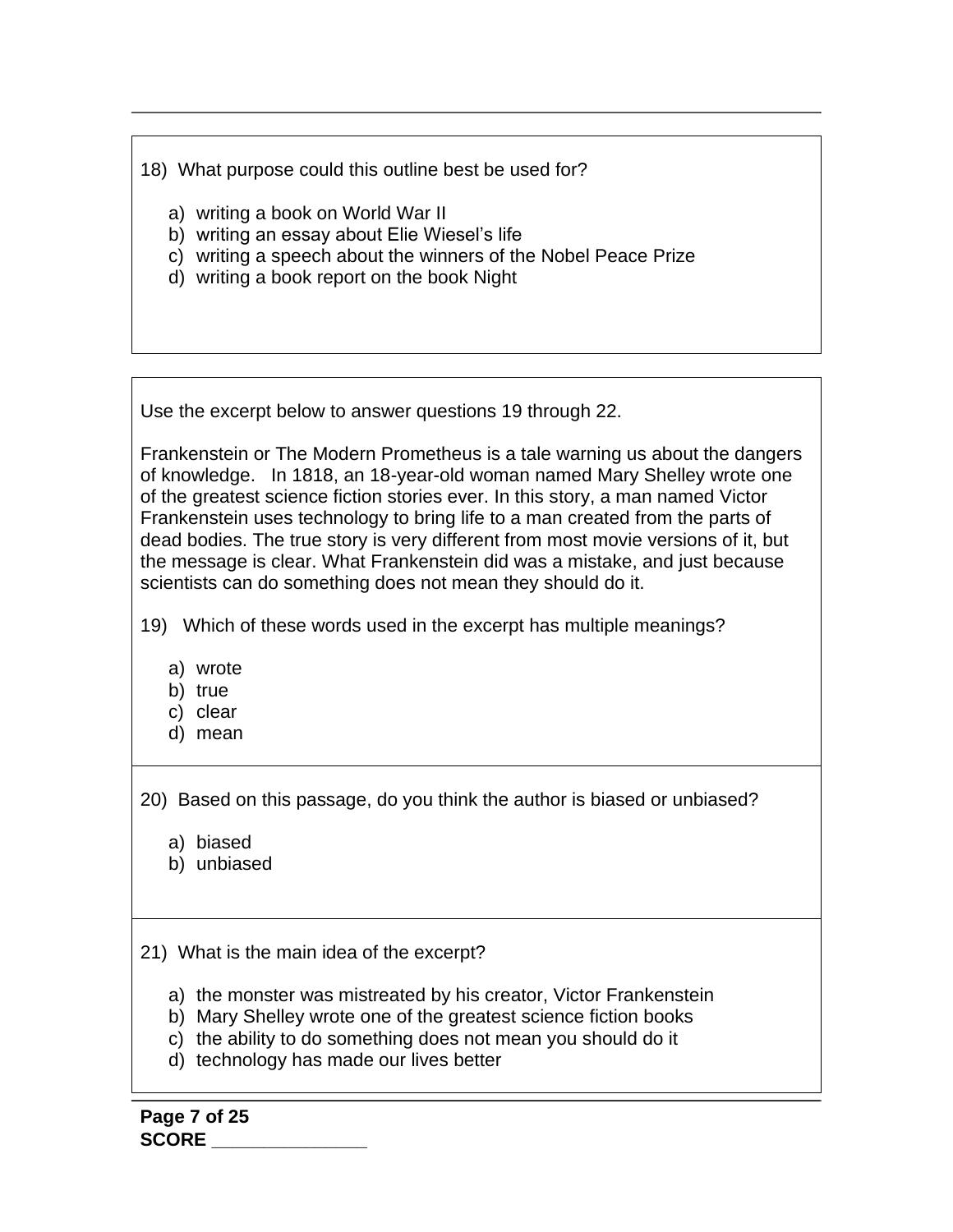22) Prometheus is the Greek myth about how a god gave the knowledge of fire to man. Prometheus was severely punished for giving away this knowledge. In literature, fire can be both destructive and comforting (sitting by a fire on a cold day). Why do you think Mary Shelley titled her book Frankenstein, or The Modern Prometheus?

- a) to show how much she really like the story of Prometheus
- b) to show that the monster was comforting despite what everyone said
- c) to show that literature uses the same themes repeatedly
- d) to show how destructive knowledge can be

Read the short story, ""The Gift of the Magi"", by O.Henry, and answer questions 23 through 35.

One dollar and eighty-seven cents. That was all. And sixty cents of it was in pennies. Pennies saved one and two at a time by bulldozing the grocer and the vegetable man and the butcher until one's cheek burned with the silent imputation of parsimony that such close dealing implied. Three times Della counted it. One dollar and eighty-seven cents. And the next day would be Christmas. (P 1)

There was clearly nothing left to do but flop down on the shabby little couch and howl. So Della did it. Which instigates the moral reflection that life is made up of sobs, sniffles, and smiles, with sniffles predominating. While the mistress of the home is gradually subsiding from the first stage to the second, take a look at the home. A furnished flat at \$8 per week. It did not exactly beggar description, but it certainly had that word on the look-out for the mendicancy squad. (P 2)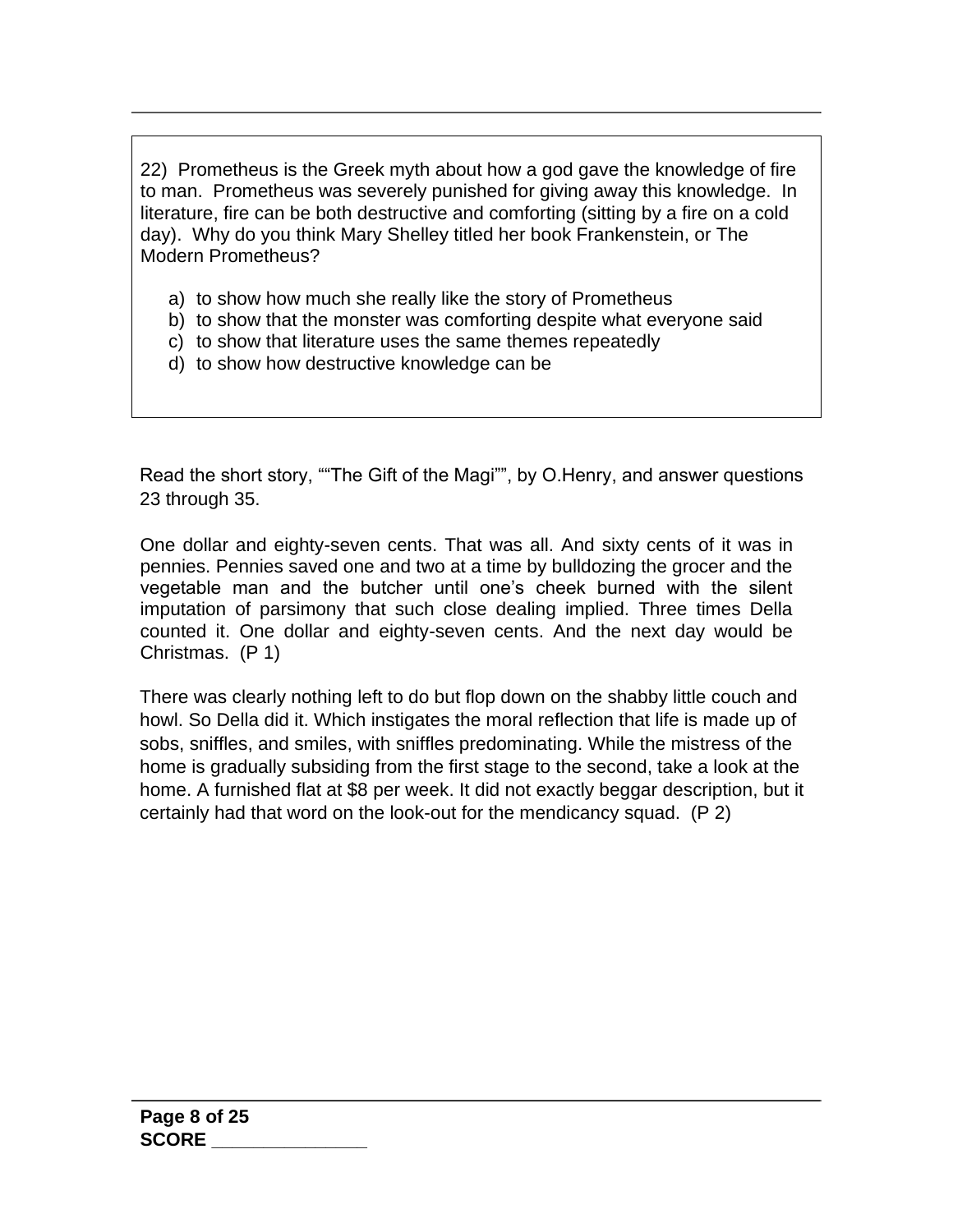In the vestibule below was a letter-box into which no letter would go, and an electric button from which no mortal finger could coax a ring. Also appertaining thereunto was a card bearing the name "Mr. James Dillingham Young." The "Dillingham" had been flung to the breeze during a former period of prosperity when its possessor was being paid \$30 per week. Now, when the income was shrunk to \$20, the letters of "Dillingham" looked blurred, as though they were thinking seriously of contracting to a modest and unassuming D. But whenever Mr. James Dillingham Young came home and reached his flat above he was called "Jim" and greatly hugged by Mrs. James Dillingham Young, already introduced to you as Della. Which is all very good. (P 3)

Della finished her cry and attended to her cheeks with the powder rag. She stood by the window and looked out dully at a gray cat walking a gray fence in a gray backyard. To-morrow would be Christmas Day, and she had only one dollar and 87 cents with which to buy Jim a present. She had been saving every penny she could for months, with this result. Twenty dollars a week doesn't go far. Expenses had been greater than she had calculated. They always are. Only one dollar and 87 cents to buy a present for Jim. Her Jim. Many a happy hour she had spent planning for something nice for him. Something fine and rare and sterling—something just a little bit near to being worthy of the honor of being owned by Jim. (P 4)

There was a pier-glass between the windows of the room. Perhaps you have seen a pier-glass in an \$8 flat. A very thin and very agile person may, by observing his reflection in a rapid sequence of longitudinal strips, obtain a fairly accurate conception of his looks. Della, being slender, had mastered the art. Suddenly she whirled from the window and stood before the glass. Her eyes were shining brilliantly, but her face had lost its color within twenty seconds. Rapidly she pulled down her hair and let it fall to its full length. (P 5)

Now, there were two possessions of the James Dillingham Youngs in which they both took a mighty pride. One was Jim's gold watch that had been his father's and his grandfather's. The other was Della's hair. Had the Queen of Sheba lived in the flat across the air shaft, Della would have let her hair hang out the window some day to dry just to depreciate Her Majesty's jewels and gifts. Had King Solomon been the janitor, with all his treasures piled up in the basement, Jim would have pulled out his watch every time he passed, just to see him pluck at his beard from envy. (P 6)

So now Della's beautiful hair fell about her, rippling and shining like a cascade of brown waters. It reached below her knee and made itself almost a garment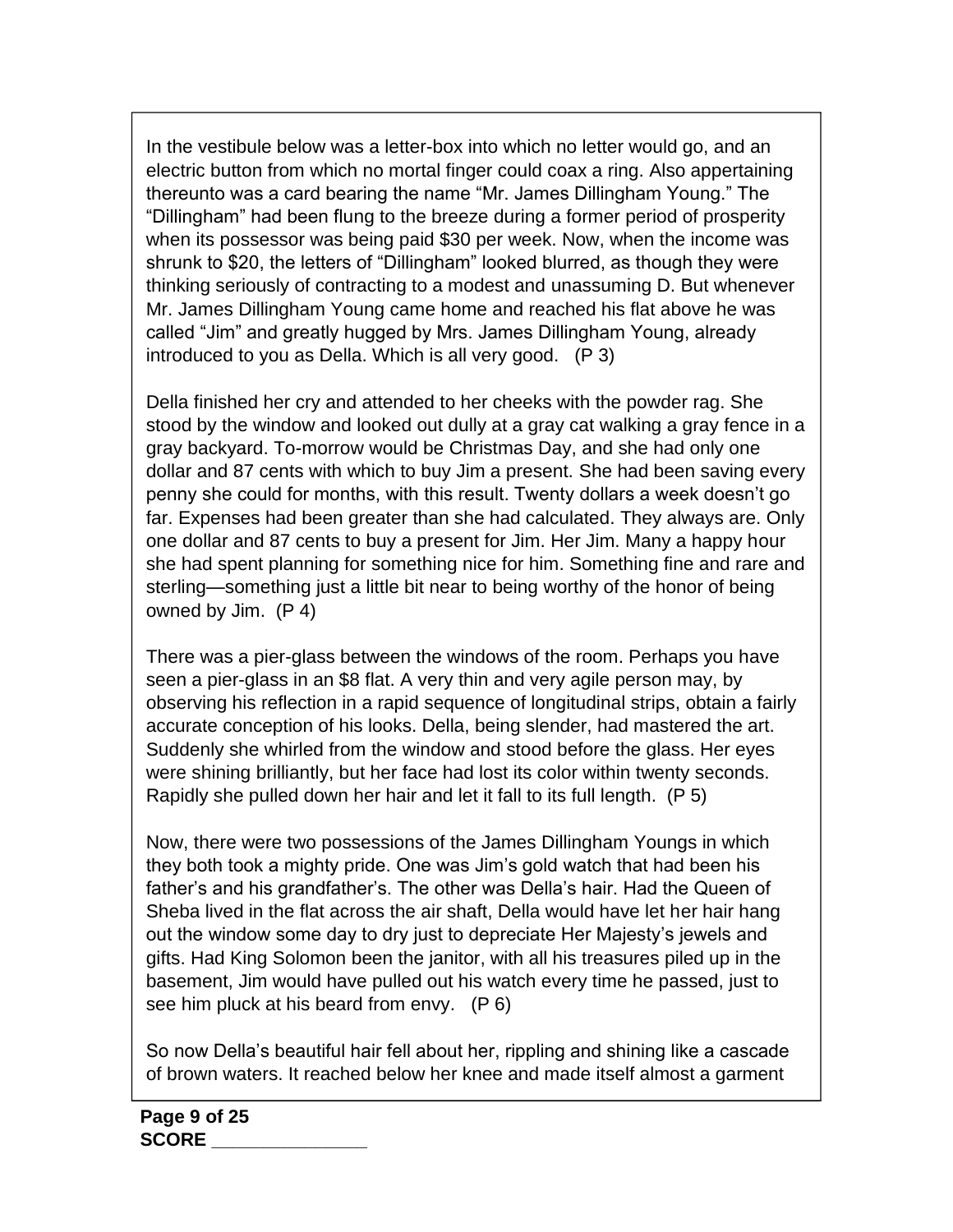for her. And then she did it up again nervously and quickly. Once she faltered for a minute and stood still while a tear or two splashed on the worn red carpet. On went her old brown jacket; on went her old brown hat. With a whirl of skirts and with the brilliant sparkle still in her eyes, she fluttered out of the door and down the stairs to the street. Where she stopped the sign read: "Mme. Sofronie. Hair Goods of All Kinds." One flight up Della ran, and collected herself, panting. Madame, large, too white, chilly, hardly looked the "Sofronie." (P 7)

"Will you buy my hair?" asked Della. (P 8)

"I buy hair," said Madame. "Take yer hat off and let's have a sight at the looks of it." (P 9)

Down rippled the brown cascade. (P 10)

"Twenty dollars," said Madame, lifting the mass with a practiced hand.  $(P 11)$ 

"Give it to me quick," said Della. (P 12)

Oh, and the next two hours tripped by on rosy wings. Forget the hashed metaphor. She was ransacking the stores for Jim's present. (P 13)

She found it at last. It surely had been made for Jim and no one else. There was no other like it in any of the stores, and she had turned all of them inside out. It was a platinum fob chain simple and chaste in design, properly proclaiming its value by substance alone and not by meretricious ornamentation—as all good things should do. It was even worthy of The Watch. As soon as she saw it she knew that it must be Jim's. It was like him. Quietness and value—the description applied to both. Twenty-one dollars they took from her for it, and she hurried home with the 87 cents. With that chain on his watch Jim might be properly anxious about the time in any company. Grand as the watch was, he sometimes looked at it on the sly on account of the old leather strap that he used in place of a chain. (P 14)

When Della reached home her intoxication gave way a little to prudence and reason. She got out her curling irons and lighted the gas and went to work repairing the ravages made by generosity added to love. Which is always a tremendous task, dear friends—a mammoth task. (P 15)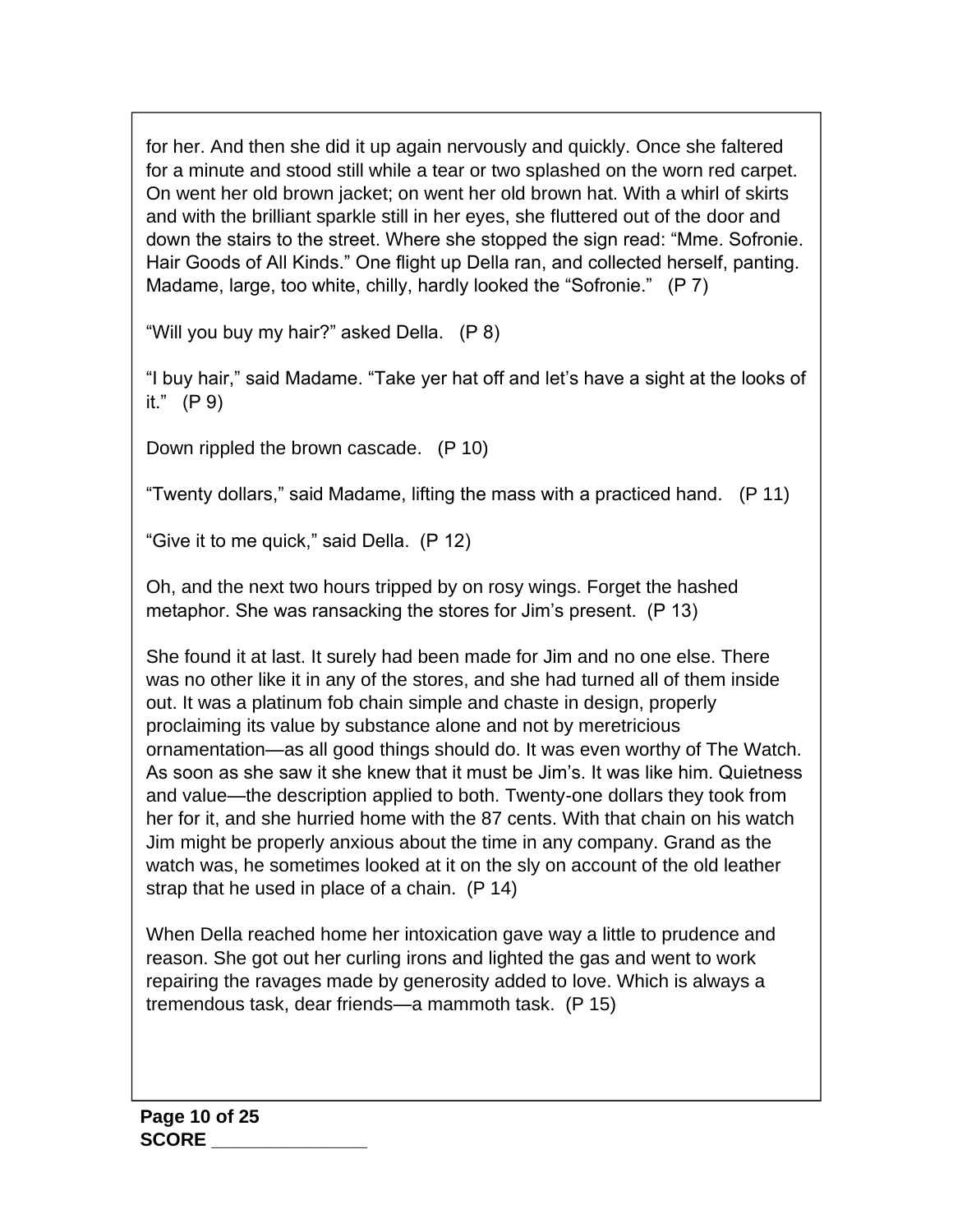Within forty minutes her head was covered with tiny, close-lying curls that made her look wonderfully like a truant schoolboy. She looked at her reflection in the mirror long, carefully, and critically. (P 16)

"If Jim doesn't kill me," she said to herself, "before he takes a second look at me, he'll say I look like a Coney Island chorus girl. But what could I do—oh! what could I do with a dollar and eighty-seven cents?" (P 17)

At seven o'clock the coffee was made and the frying-pan was on the back of the stove, hot and ready to cook the chops. (P 18)

Jim was never late. Della doubled the fob chain in her hand and sat on the corner of the table near the door that he always entered. Then she heard his step on the stair away down on the first flight, and she turned white for just a moment. She had a habit of saying little silent prayers about the simplest everyday things, and now she whispered: "Please God, make him think I am still pretty." (P 19)

The door opened and Jim stepped in and closed it. He looked thin and very serious. Poor fellow, he was only twenty-two—and to be burdened with a family! He needed a new overcoat and he was without gloves. (P 20)

Jim stepped inside the door, as immovable as a setter at the scent of quail. His eyes were fixed upon Della, and there was an expression in them that she could not read, and it terrified her. It was not anger, nor surprise, nor disapproval, nor horror, nor any of the sentiments that she had been prepared for. He simply stared at her fixedly with that peculiar expression on his face. (P 21)

Della wriggled off the table and went for him. (P 22)

"Jim, darling," she cried, "don't look at me that way. I had my hair cut off and sold because I couldn't have lived through Christmas without giving you a present. It'll grow out again--you won't mind, will you? I just had to do it. My hair grows awfully fast. Say `Merry Christmas!' Jim, and let's be happy. You don't know what a nice-- what a beautiful, nice gift I've got for you." (P 23)

"You've cut off your hair?" asked Jim, laboriously, as if he had not arrived at that patent fact yet even after the hardest mental labor. (P 24)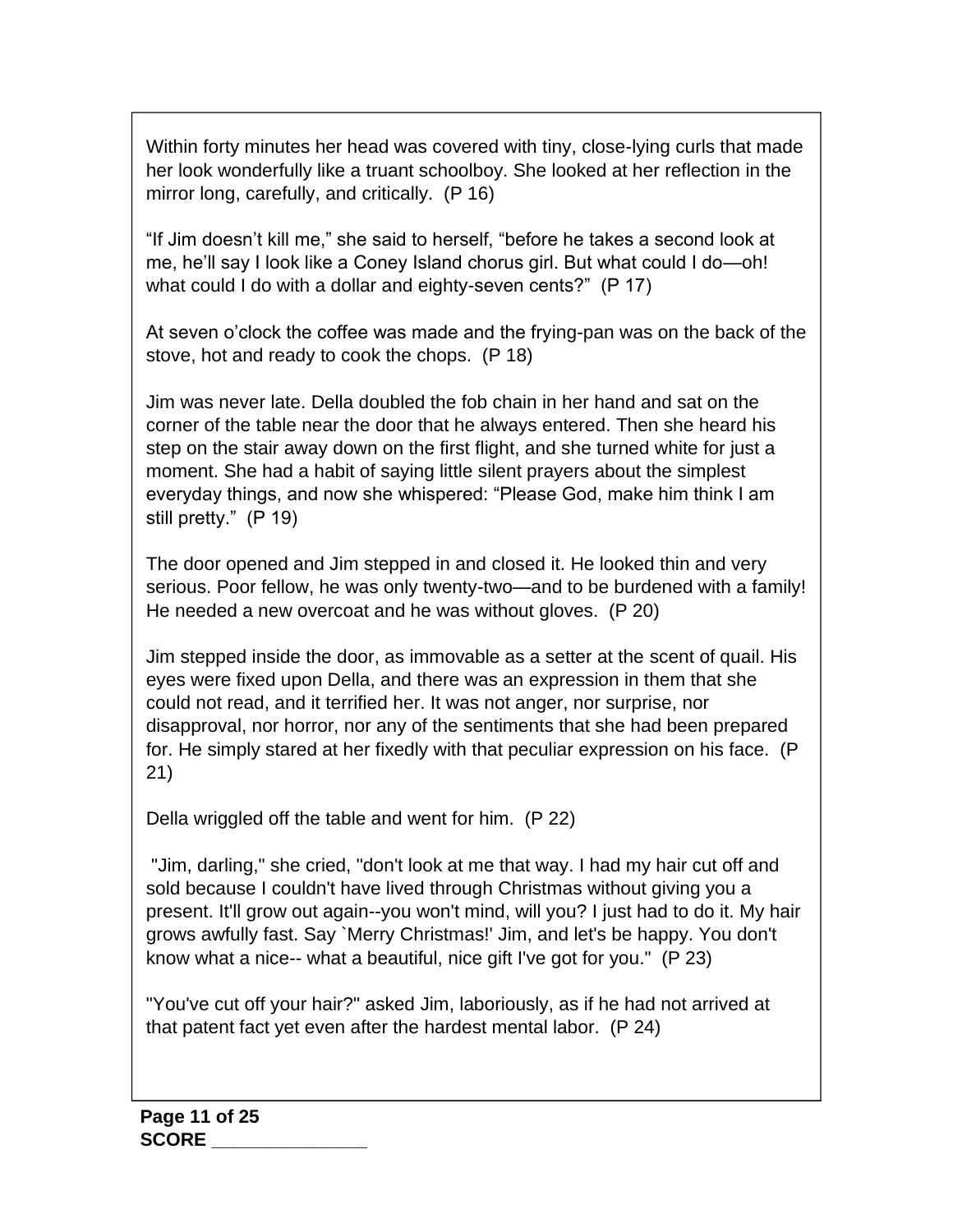"Cut it off and sold it," said Della. "Don't you like me just as well, anyhow? I'm me without my hair, ain't I?" (P 25)

Jim looked about the room curiously. (P 26)

"You say your hair is gone?" he said, with an air almost of idiocy. (P 27)

"You needn't look for it," said Della. "It's sold, I tell you--sold and gone, too. It's Christmas Eve, boy. Be good to me, for it went for you. Maybe the hairs of my head were numbered," she went on with sudden serious sweetness, "but nobody could ever count my love for you. Shall I put the chops on, Jim?" (P 28)

Out of his trance Jim seemed quickly to wake. He enfolded his Della. For ten seconds let us regard with discreet scrutiny some inconsequential object in the other direction. Eight dollars a week or a million a year--what is the difference? A mathematician or a wit would give you the wrong answer. The magi brought valuable gifts, but that was not among them. This dark assertion will be illuminated later on. (P 29)

Jim drew a package from his overcoat pocket and threw it upon the table. "Don't make any mistake, Dell," he said, "about me. I don't think there's anything in the way of a haircut or a shave or a shampoo that could make me like my girl any less. But if you'll unwrap that package you may see why you had me going a while at first." (P 30)

White fingers and nimble tore at the string and paper. And then an ecstatic scream of joy; and then, alas! a quick feminine change to hysterical tears and wails, necessitating the immediate employment of all the comforting powers of the lord of the flat. (P 31)

For there lay The Combs--the set of combs, side and back, that Della had worshiped long in a Broadway window. Beautiful combs, pure tortoise shell, with jeweled rims--just the shade to wear in the beautiful vanished hair. They were expensive combs, she knew, and her heart had simply craved and yearned over them without the least hope of possession. And now, they were hers, but the tresses that should have adorned the coveted adornments were gone. (P 32)

But she hugged them to her bosom, and at length she was able to look up with dim eyes and a smile and say: "My hair grows so fast, Jim!" (P 33)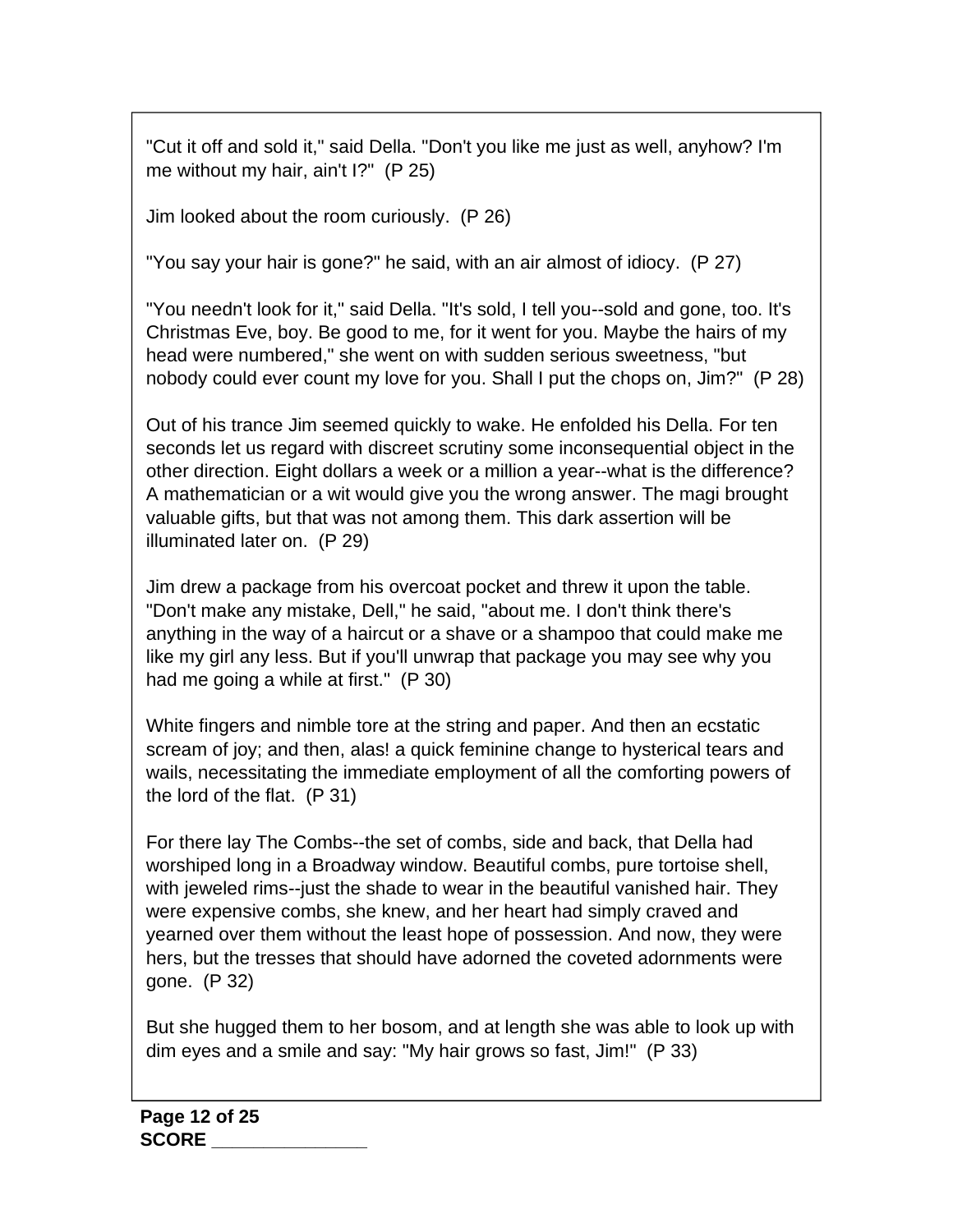And then Della leaped up like a little singed cat and cried, "Oh, oh!" (P 34) Jim had not yet seen his beautiful present. She held it out to him eagerly upon her open palm. The dull precious metal seemed to flash with a reflection of her bright and ardent spirit. (P 35)

"Isn't it a dandy, Jim? I hunted all over town to find it. You'll have to look at the time a hundred times a day now. Give me your watch. I want to see how it looks on it." (P 36)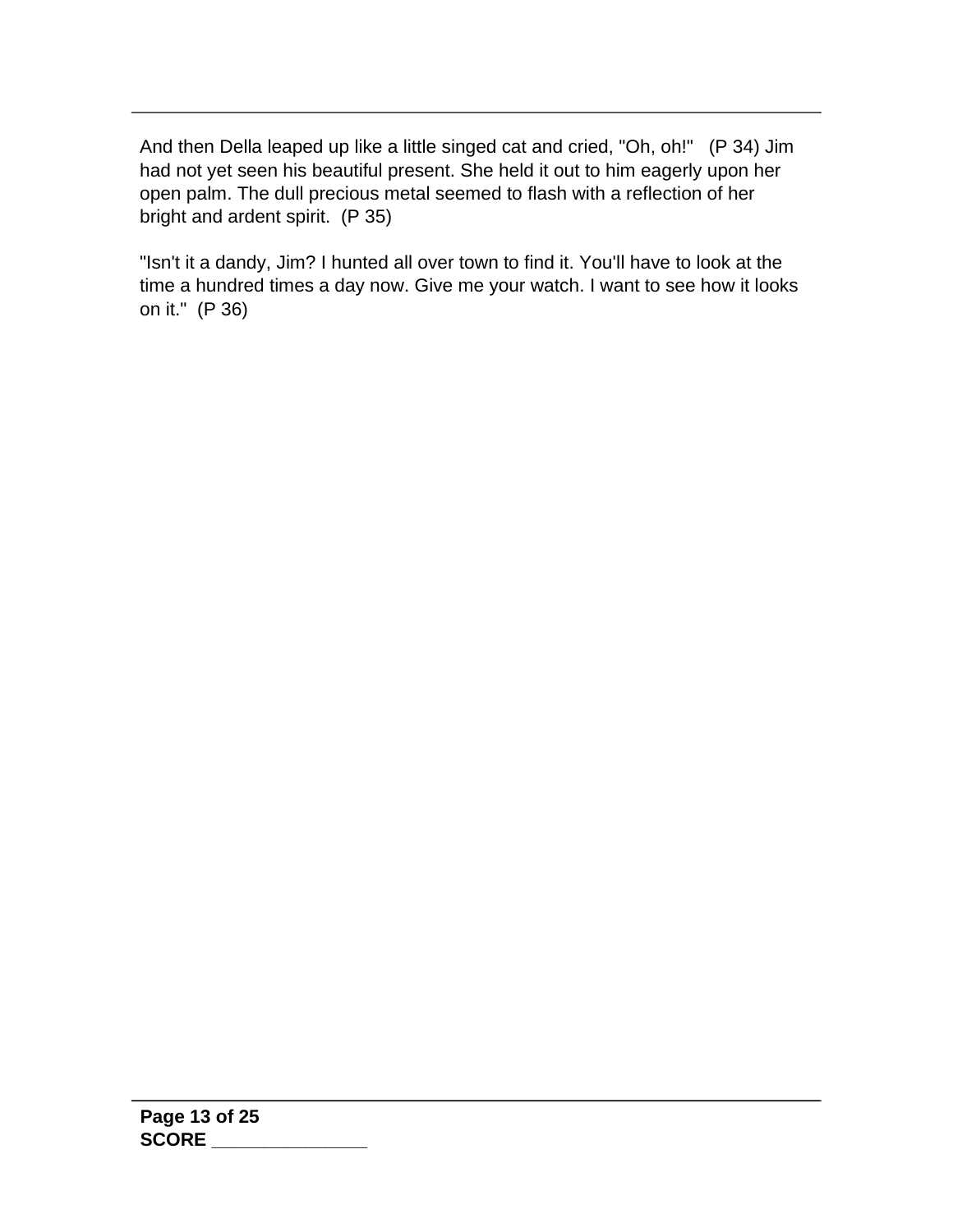Instead of obeying, Jim tumbled down on the couch and put his hands under the back of his head and smiled. (P 38)

"Dell," said he, "let's put our Christmas presents away and keep 'em a while. They're too nice to use just at present. I sold the watch to get the money to buy your combs. And now suppose you put the chops on." (P 39)

The magi, as you know, were wise men--wonderfully wise men--who brought gifts to the Babe in the manger. They invented the art of giving Christmas presents. Being wise, their gifts were no doubt wise ones, possibly bearing the privilege of exchange in case of duplication. And here I have lamely related to you the uneventful chronicle of two foolish children in a flat who most unwisely sacrificed for each other the greatest treasures of their house. But in a last word to the wise of these days let it be said that of all who give gifts these two were the wisest. O all who give and receive gifts, such as they are wisest. Everywhere they are wisest. They are the magi. (P 40)

23) In paragraph 21, the word fixedly has two suffixes. The suffix –ed changes the verb into an adjective and the suffix –ly changes it into

- a) a noun
- b) a pronoun
- c) another adjective
- d) an adverb

24) In paragraph 21, the prefix dis- in the word disapproval changes the word approve so that the word disapproval means

- a) object to
- b) agree to
- c) consent to
- d) allow

Page 14 of 25 SCORE \_\_\_\_\_\_\_\_\_\_\_\_\_\_\_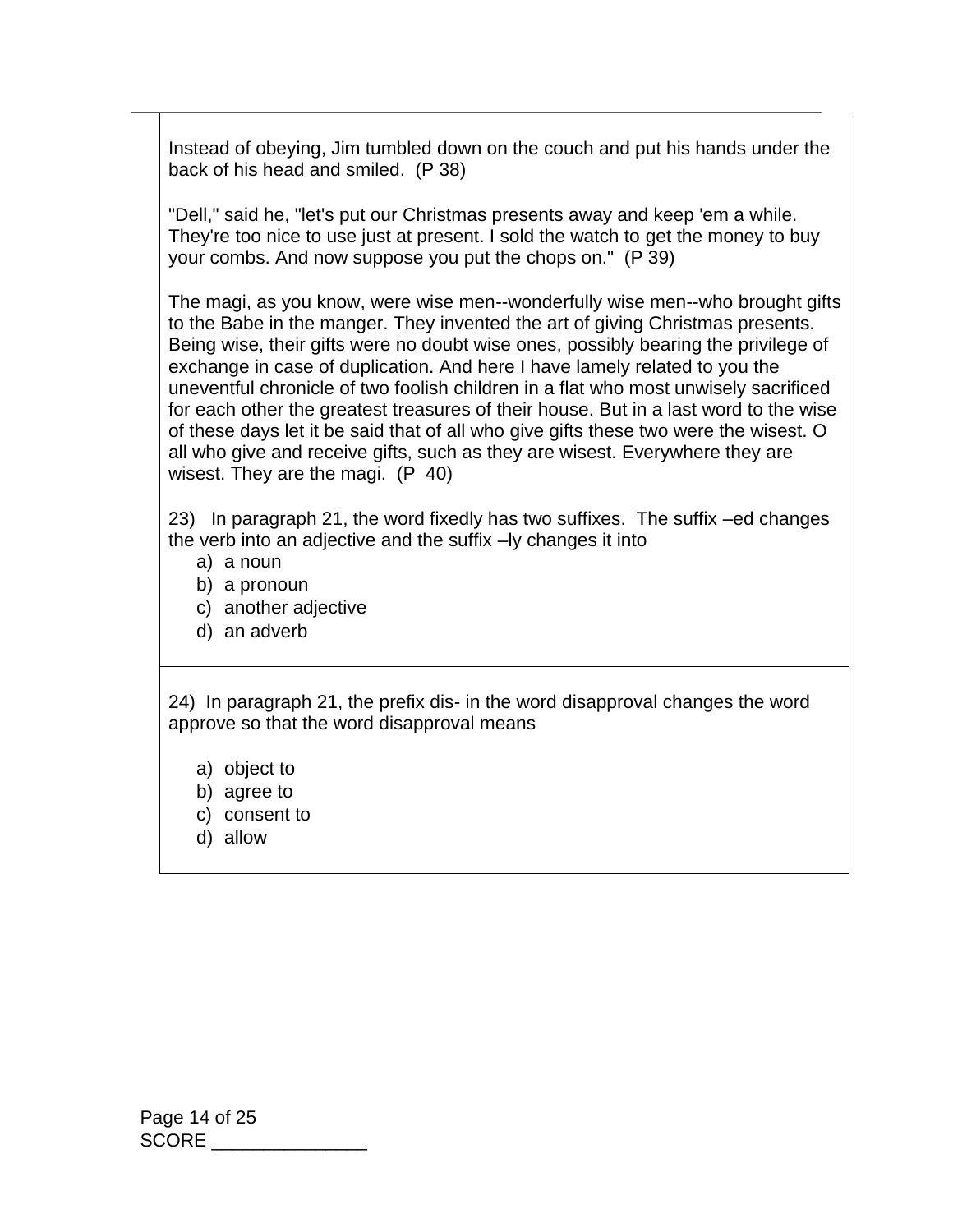25) The theme of this story is expressed in this sentence:

- a) one dollar and eighty-seven cents and the next day would be Christmas
- b) now, there were two possessions of the James Dillingham Youngs in which they both took a mighty pride
- c) the magi, as you know, were wise men--wonderfully wise men--who brought gifts to the Babe in the manger
- d) but in a last word to the wise of these days let it be said that of all who give gifts these two were the wisest

26) Which phrase from ""The Gift of the Magi"" contains an example of alliteration?

- a) the grocer and the vegetable man and the butcher (paragraph 1)
- b) life is made up of sobs, sniffles, and smiles (paragraph 2)
- c) As immovable as a setter at the scent of quail (paragraph 21)
- d) The next two hours tripped by on rosy wings (paragraph 13)

27) The relationship between the two main characters in this story can best be described as

- a) devoted
- b) secretive
- c) admiring
- d) sympathetic

28) The way Della feels about their poverty can best be described as

- a) indifferent
- b) upset about not having money for a nice gift
- c) sad about living in a shabby apartment
- d) determined to change their circumstances

Page 15 of 25 SCORE \_\_\_\_\_\_\_\_\_\_\_\_\_\_\_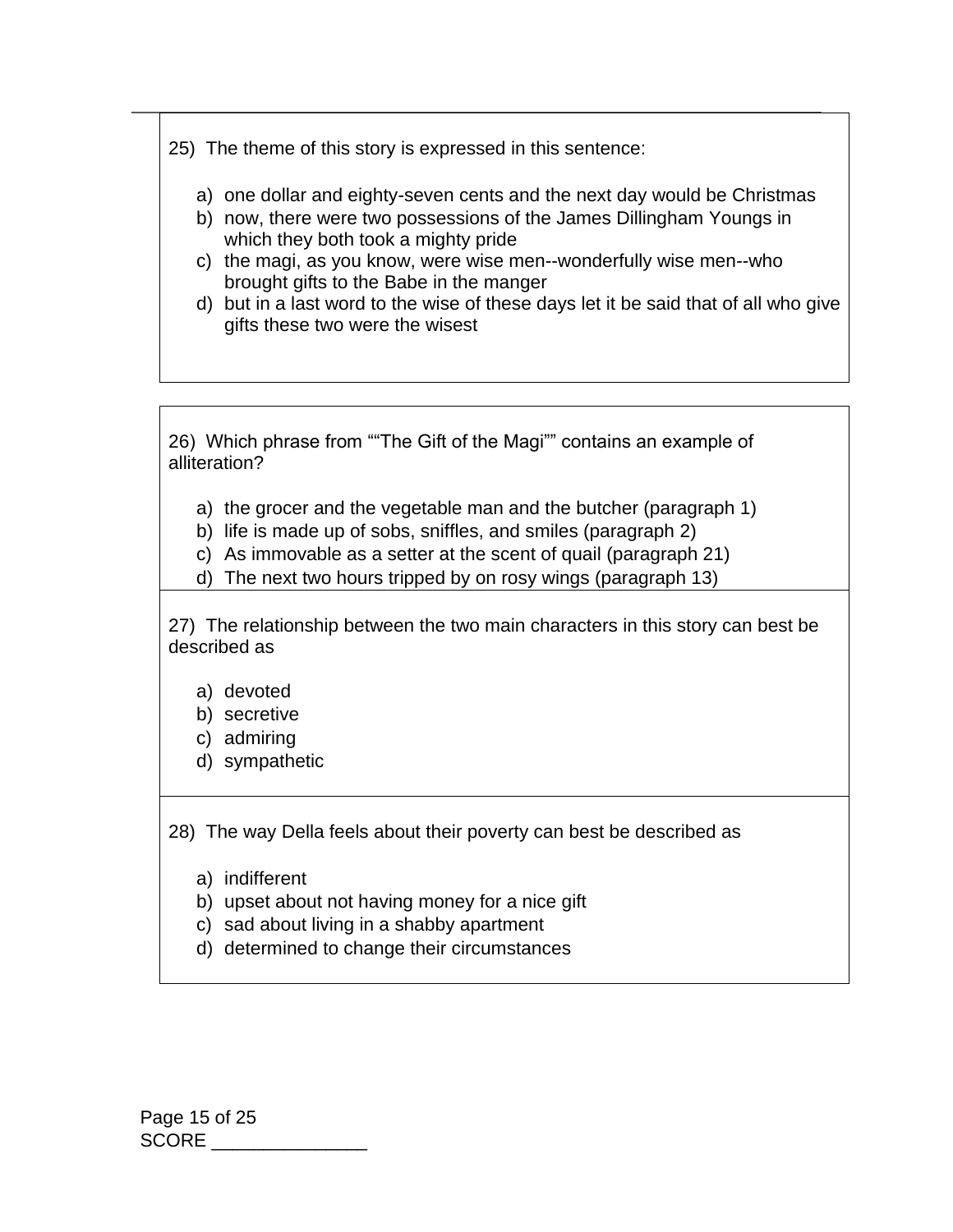29) The setting of this story is

- a) an apartment or flat in a modern day city
- b) in the period of the magi or wise men of Biblical times
- c) a city in an earlier time
- d) a town in middle America

30) The theme is supported by all but one of the following statements from the story. Which one does not belong?

- a) one dollar and eighty-seven cents. That was all. And sixty cents of it was in pennies. Pennies saved one and two at a time . . .
- b) "Twenty dollars," said Madame, lifting the mass with a practiced hand. "Give it to me quick," said Della
- c) as soon as she saw it she knew that it must be Jim's. It was like him. Quietness and value—the description applied to both
- d) "Dell," said he, "let's put our Christmas presents away and keep 'em a while. They're too nice to use just at present. I sold the watch to get the money to buy your combs
- 31) The two main contradictory elements in this story are
	- a) Della cut her hair to buy a watch chain, while Jim sold his watch to buy combs
	- b) Mme. Sofronie offered to buy Della's hair for \$20, but Jim didn't like short hair
	- c) Jim had an elegant watch, but carried it on an old leather strap
	- d) the couple lived in a cheap apartment but loved each other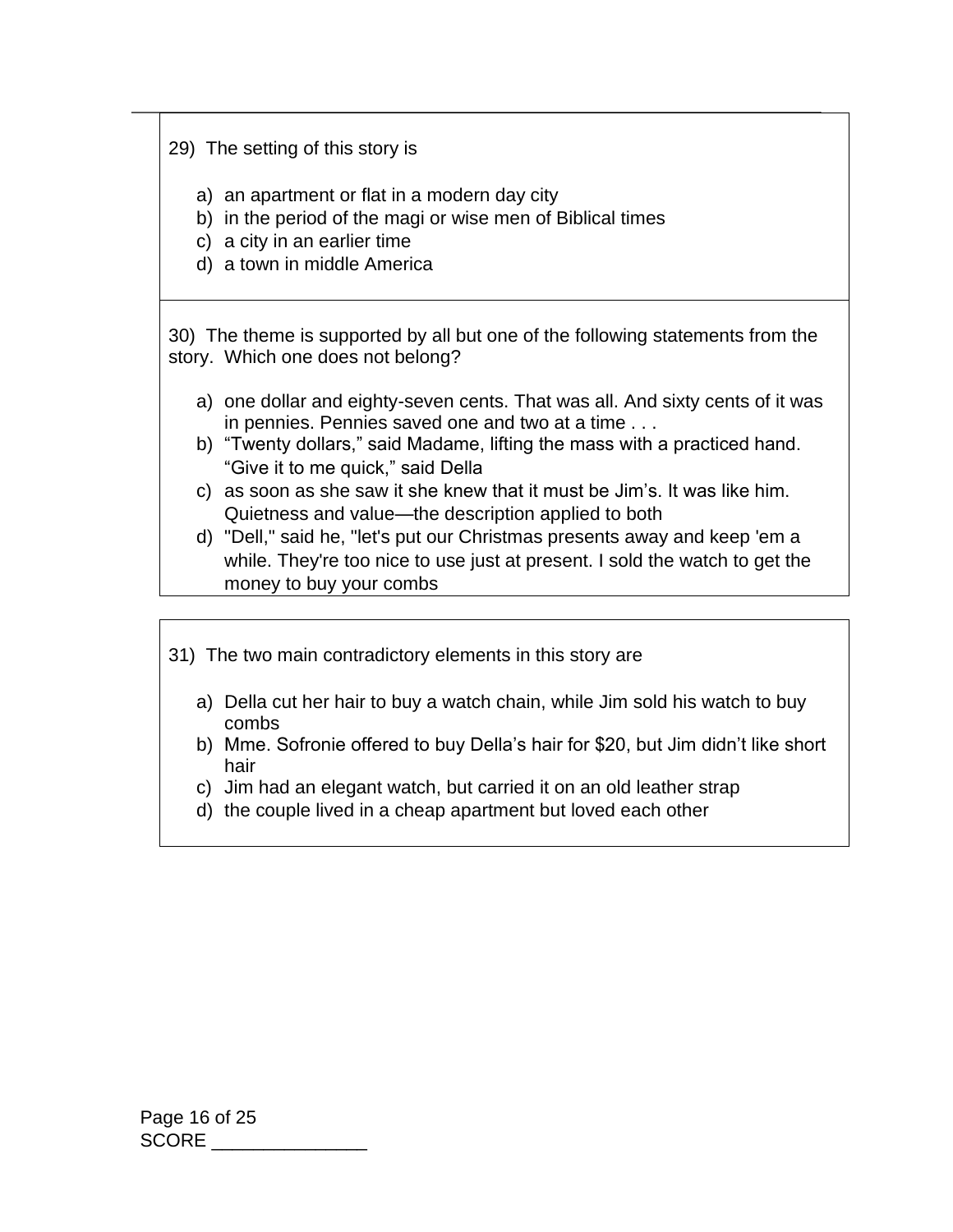| 32) Which three statements from ""The Gift of the Magi"" best show the author's<br>purpose?                                                                                                                                                                              |  |  |  |  |
|--------------------------------------------------------------------------------------------------------------------------------------------------------------------------------------------------------------------------------------------------------------------------|--|--|--|--|
| a) Now there were two possessions of the James Dillingham Youngs in which<br>they both took a mighty pride.                                                                                                                                                              |  |  |  |  |
| One was Jim's gold watch that had been his father's and grandfather's.<br>The other was Della's hair.                                                                                                                                                                    |  |  |  |  |
| b) A furnished flat at \$8 per week. It did not exactly beggar description, but it<br>certainly had that word on the look-out for the mendicancy squad.<br>Tomorrow would be Christmas Day, and she had only one dollar and 87<br>cents with which to buy Jim a present. |  |  |  |  |
| When Della reached home her intoxication gave way a little to prudence<br>and reason.                                                                                                                                                                                    |  |  |  |  |
| c) Jim stepped inside the door, as immovable as a setter at the scent of quail.<br>His eyes were fixed upon Della, and there was an expression in them that<br>she could not read                                                                                        |  |  |  |  |
| You've cut off your hair? Asked Jim, laboriously, as if he had not arrived at<br>that patent fact yet even after the hardest mental labor.                                                                                                                               |  |  |  |  |
| Out of his trance, Jim seemed quickly to wake. He enfolded his Della<br>d) "I buy hair," said Madame. "Twenty dollars," said Madame, lifting the<br>mass with her practiced hand. "Give it to me quick," said Della                                                      |  |  |  |  |
| For there lay The Combs-the set of combs, side and back, that Della had<br>worshiped long in a Broadway window.                                                                                                                                                          |  |  |  |  |
| In a last word to the wise of these days, let it be said that of all who give<br>gifts these two were the wisest.                                                                                                                                                        |  |  |  |  |
| 33) What is the author's purpose for writing the fictional story "The Gift of the<br>Magi""?                                                                                                                                                                             |  |  |  |  |
| a) to explain who the Magi were                                                                                                                                                                                                                                          |  |  |  |  |

┓

- b) to present an entertaining story of two people in love
- c) to demonstrate the concept of unselfish giving
- d) to show how a poor couple can cleverly find the proper gifts for each other

 $\Box$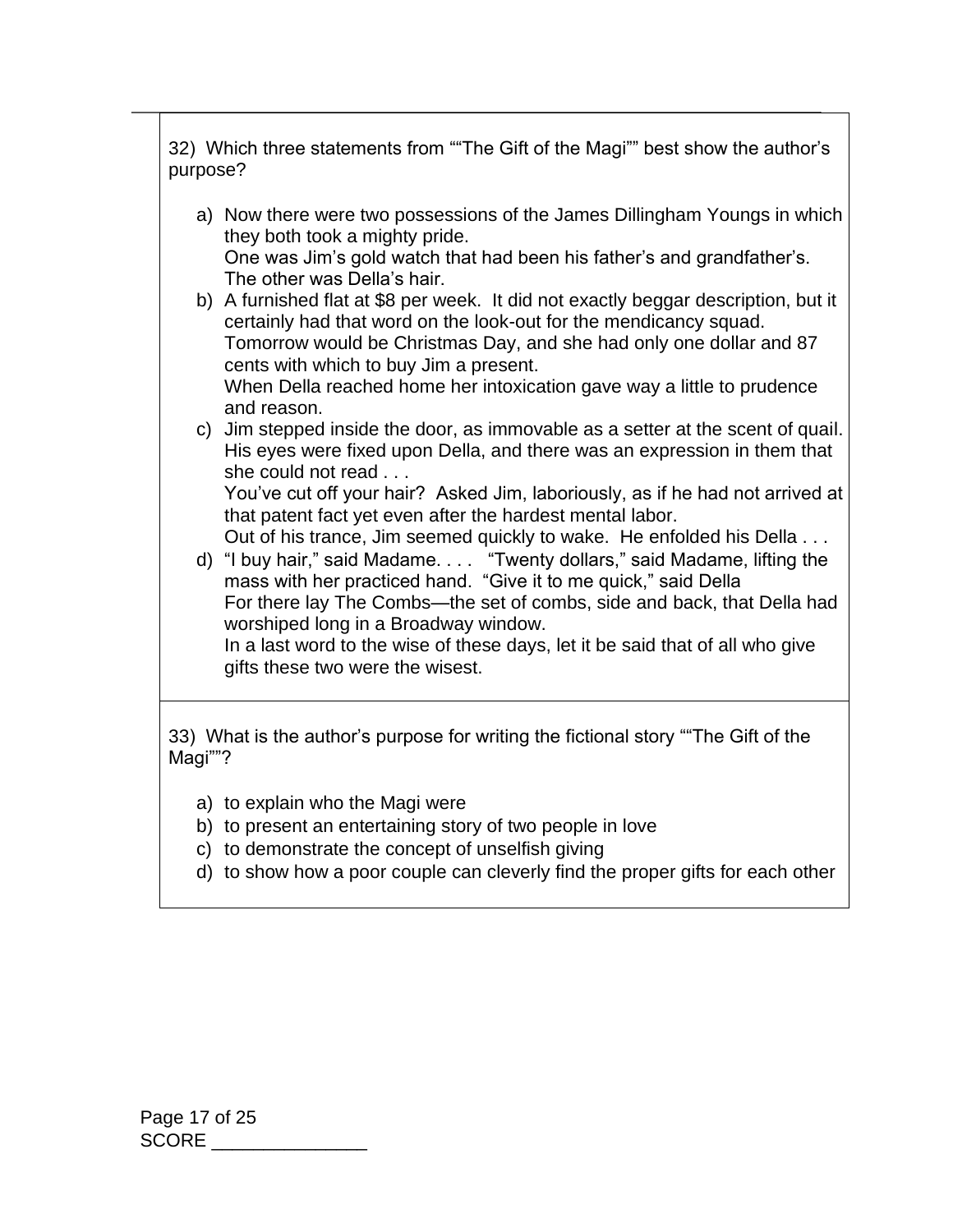34) The conflict introduced in this story is

a) the fact that Della had long hair and needed combs

- b) the fact that Della wanted to buy a wonderful gift but had little money
- c) the fact that Della and her husband Jim were poor
- d) the fact that Jim was upset that Della cut her hair

35) The most important three facts that should be included in a complete but brief summary of ""The Gift of the Magi"" would be:

| a) Della and Jim were a young couple in love.<br>Both Della and Jim gave up their most prized possession to buy |
|-----------------------------------------------------------------------------------------------------------------|
| something for the other.                                                                                        |
| Of those who give gifts, these two were the wisest $-$ as wise as the Magi                                      |
| b) Della and Jim were a young couple in love.                                                                   |
| Della had \$1.87 to buy Jim a Christmas gift. Jim                                                               |
| sold his watch to buy a gift for Della.                                                                         |
| c) Della sold her hair for money to buy Jim a gift.                                                             |
| Della feared Jim would think she looked like a chorus girl.                                                     |
| Della told him that her hair "grows so fast."                                                                   |
| d) Della and Jim rented a furnished flat (apartment) for \$8 per week Della's                                   |
| most prized possession was her hair, which reached below her knees.                                             |
| Jim's most prized possession was a gold watch.                                                                  |
|                                                                                                                 |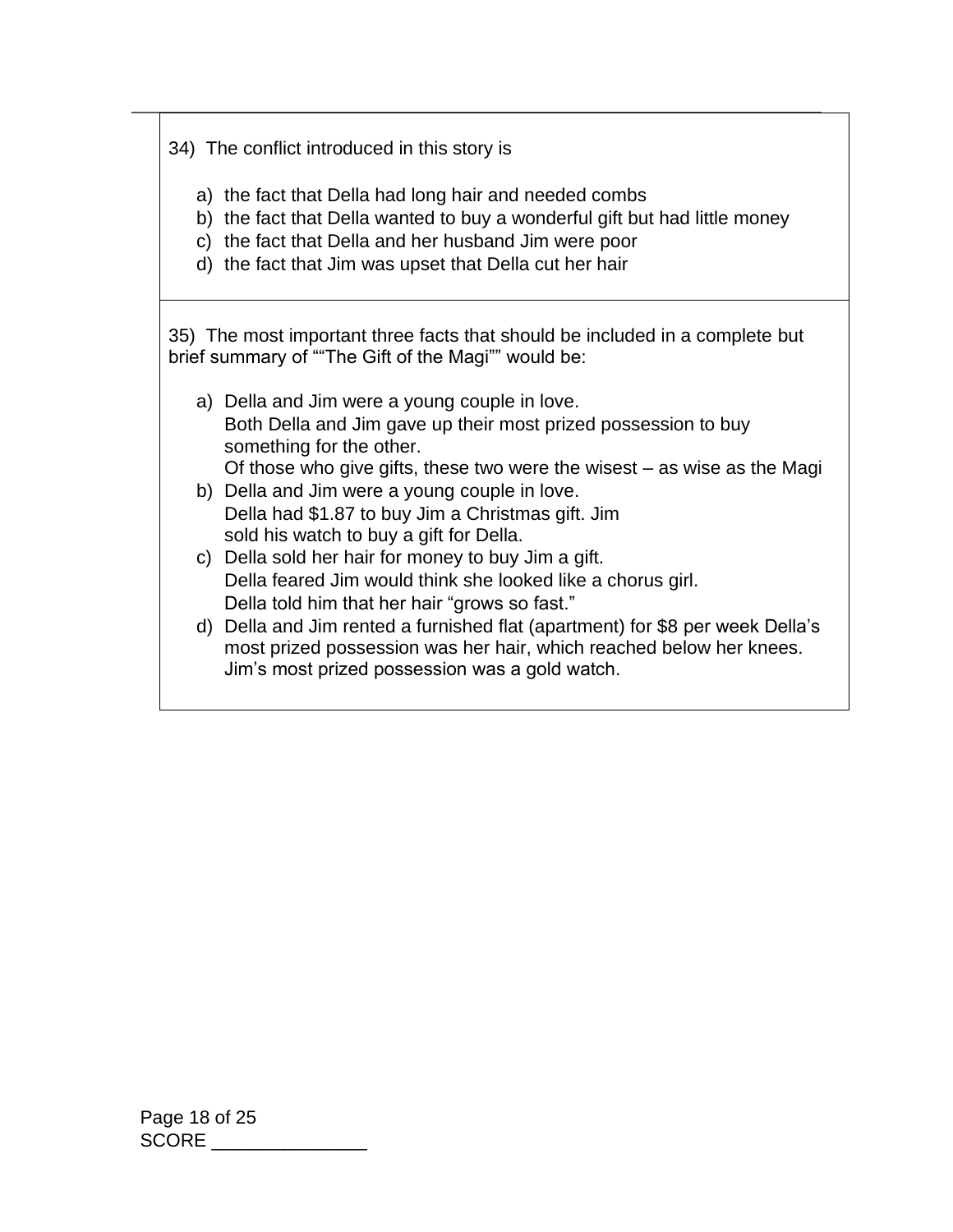36) What kind of figurative language is used in this sentence? Sparkling with joy, her eyes shone like diamonds.

- a) assonance
- b) simile
- c) metaphor
- d) personification

37) Debonair means well-groomed and sophisticated. What are two antonyms for the word debonair?

- a) elegant and suave
- b) awkward and bumbling
- c) lanky and wealthy
- d) plentiful and sweet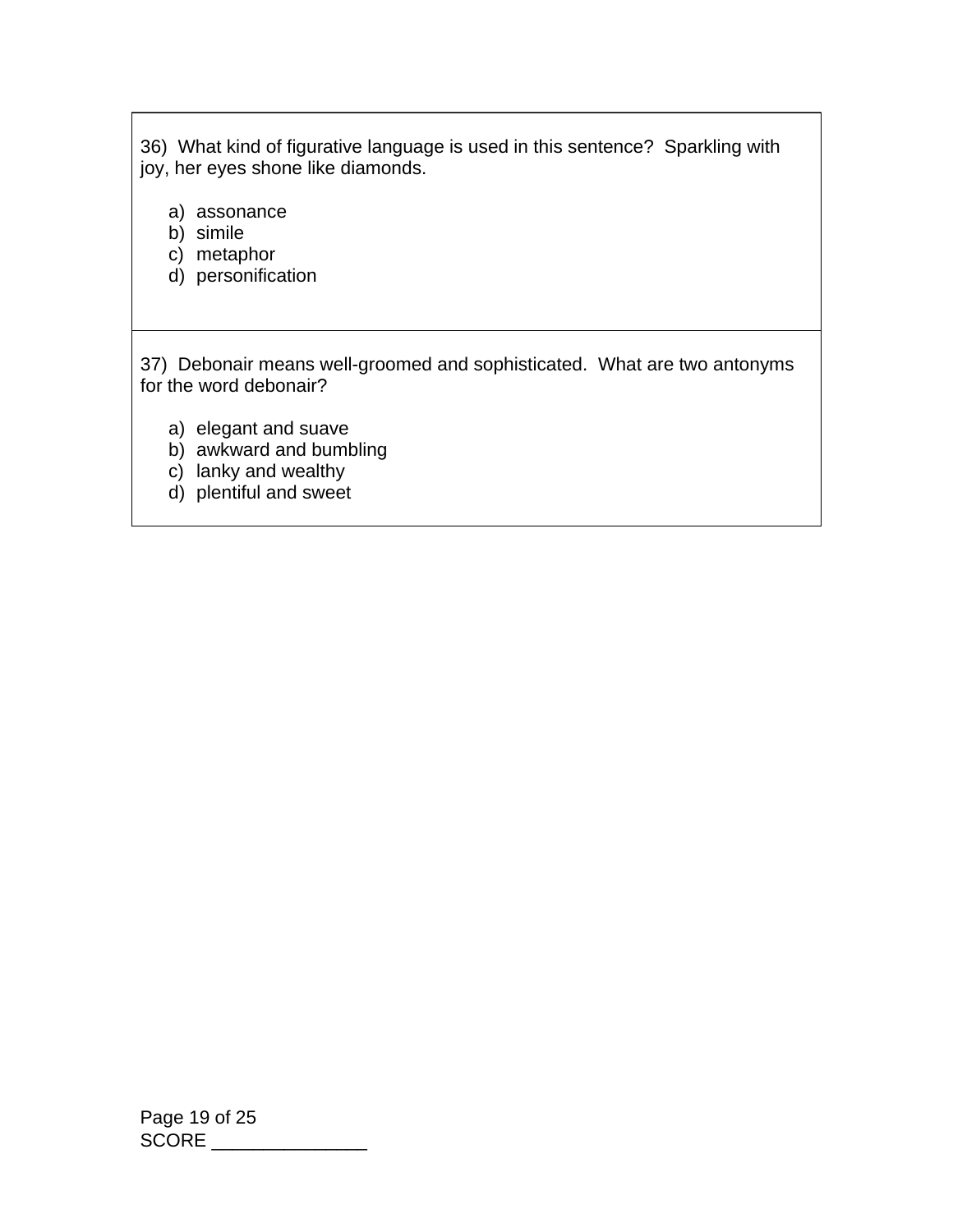Use the article to answer the questions 38 and 39.

The Great Crested Tern

The great crested tern is a tropical and subtropical bird that thrives from South Africa around the Indian Ocean to Australia and the Pacific. The populations are dispersed over enormous areas.

These birds live in coastal colonies on islands where they nest and lay eggs in sandy and rocky soils. They live in large colonies to help protect their group from predators. Like many sea birds, they dive for fish and thrive in saltwater environments. The males will offer fish to the females as a gift in their courtship.

38) Which sentence best summarizes the major points of this nonfiction article?

- a) The great crested tern is a bird that lives in warm places and they enjoy living near the water because that is where they find their food. They are friendly and are often found in zoos.
- b) The great crested tern is a bird that lives in large colonies, in the tropics. The tern lays its eggs in sandy and rocky soil. They are like most sea birds and will dive for fish which male birds will offer to the females during courtship.
- c) The great crested tern mates only in the summer and the males perform a special mating dance in order to attract females. They will then offer them as much fish as possible.
- d) The great crested tern only lays their eggs in the sandy or rocky soil because it offers the best protection from predators. Some predators include larger birds and carnivorous mammals.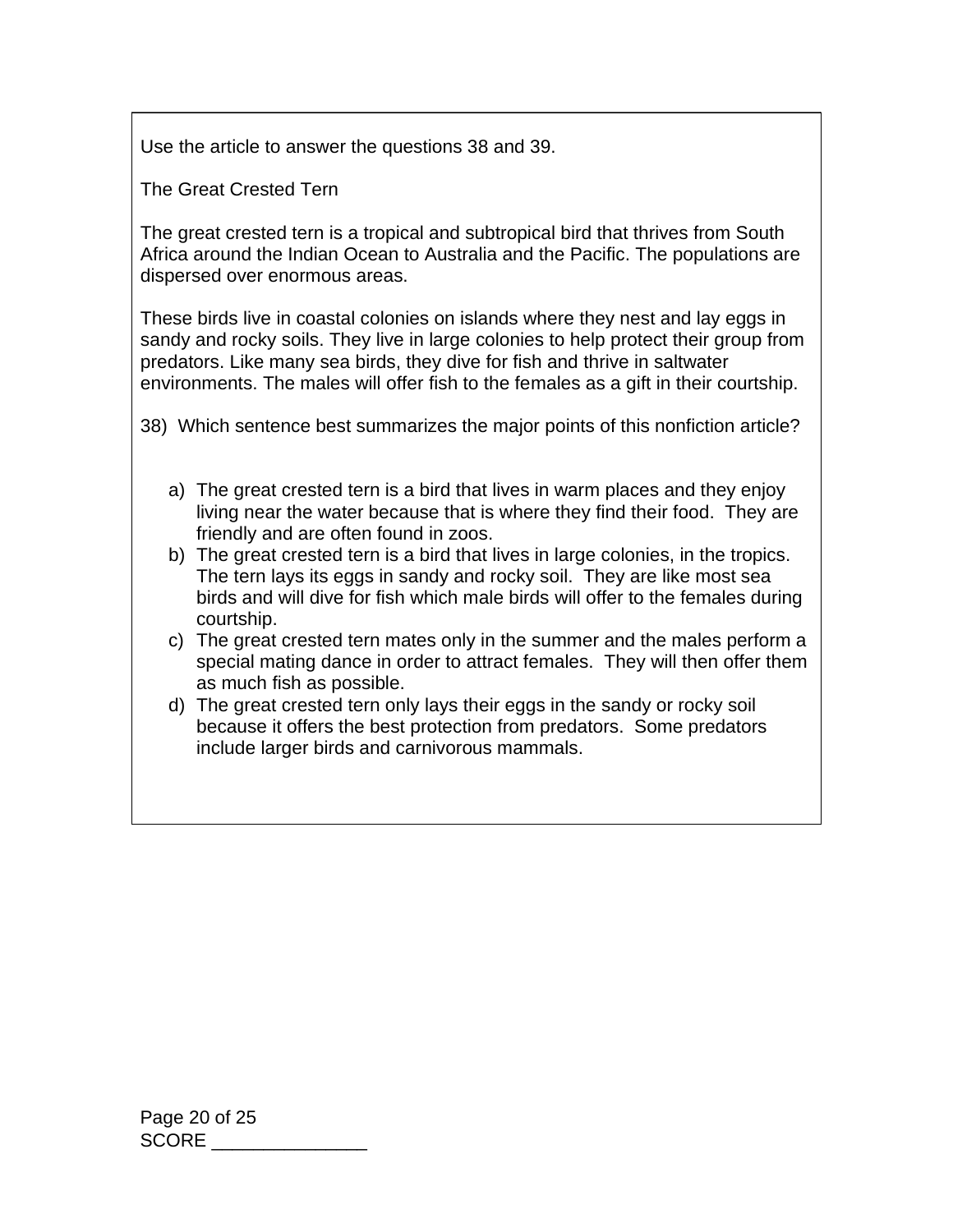39) Where would be the best place to insert a sentence about how the great crested tern cares for its young?

- a) after the section on population
- b) after the section on the males offering fish as a gift during courtship
- c) after the section where it says they live in large colonies
- d) after the section where it says they lay their eggs in rocky or sandy soil

40) Barbara left her son this note:

Hi Honey,

Please remember to get the trash ready to be put outside but don't forget to make a snack for your sister first. After getting the trash around, please make sure to write a letter to your grandmother saying thank you for sending you a card on your birthday. Finally, start dinner by boiling water on the stovetop.

Thanks! Love, Mom

What did Barbara want her son to do first?

- a) make a snack for his sister
- b) gather up the trash
- c) boil water
- d) write a thank you letter to his grandmother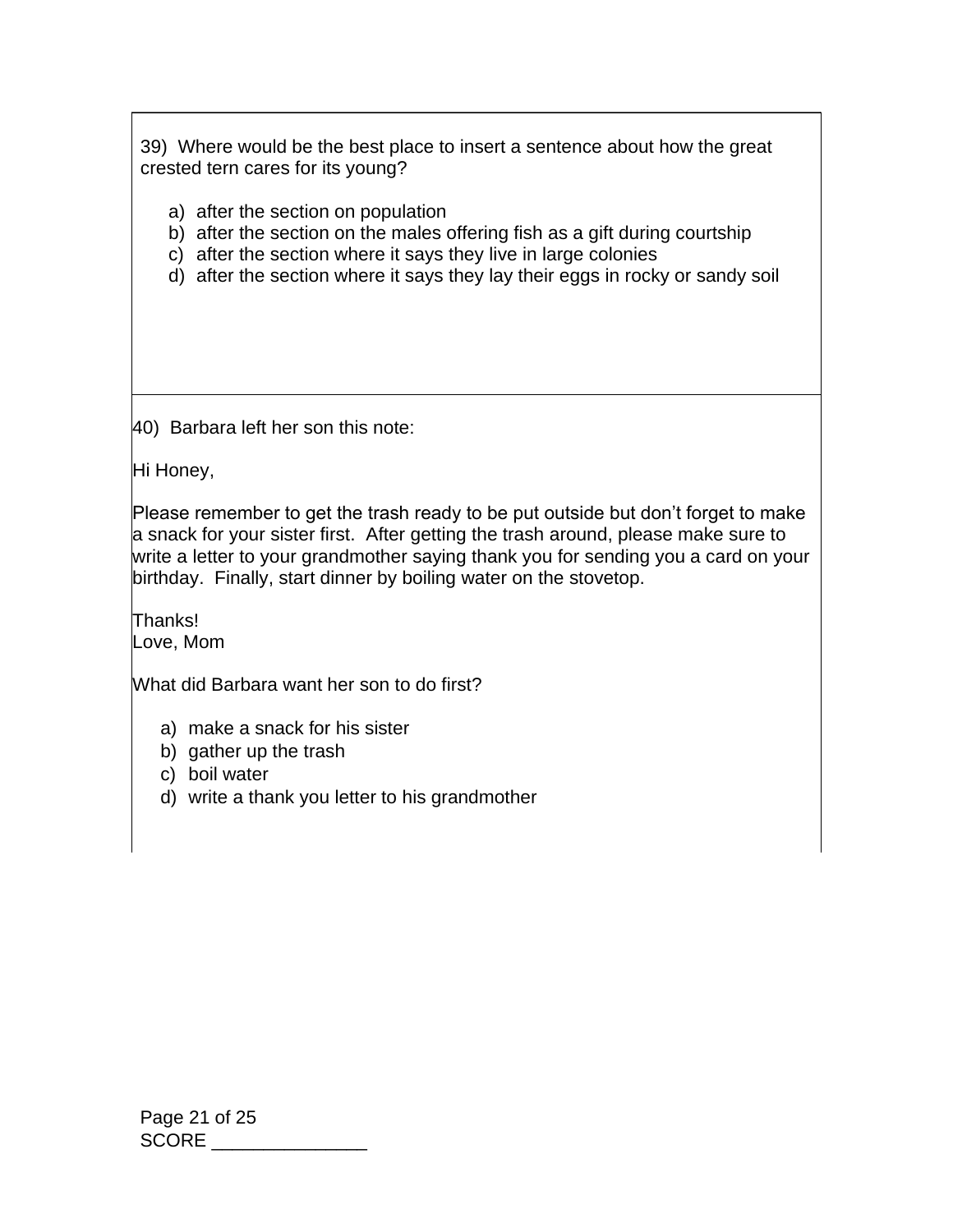Use the poem to answer the questions 41 through 44.

Leaves blow in the wind, dance and spin across the earth. Tiny tornado.

41) This is an example of  $a(n)$  \_\_\_\_\_\_\_\_\_\_\_\_\_\_\_\_\_\_\_\_\_ poem.

- a) acrostic
- b) haiku
- c) limerick
- d) ballad

42) What is the author's purpose with this poem?

- a) to inform
- b) to teach
- c) to persuade
- d) to entertain

43) What two forms of figurative language are used in the poem?

- a) simile and personification
- b) simile and hyperbole
- c) personification and alliteration
- d) alliteration and simile

44) What is the rhyme scheme in the poem?

- a) ABAB
- b) ABBA
- c) ABCA
- d) there isn't one

Page 22 of 25 SCORE \_\_\_\_\_\_\_\_\_\_\_\_\_\_\_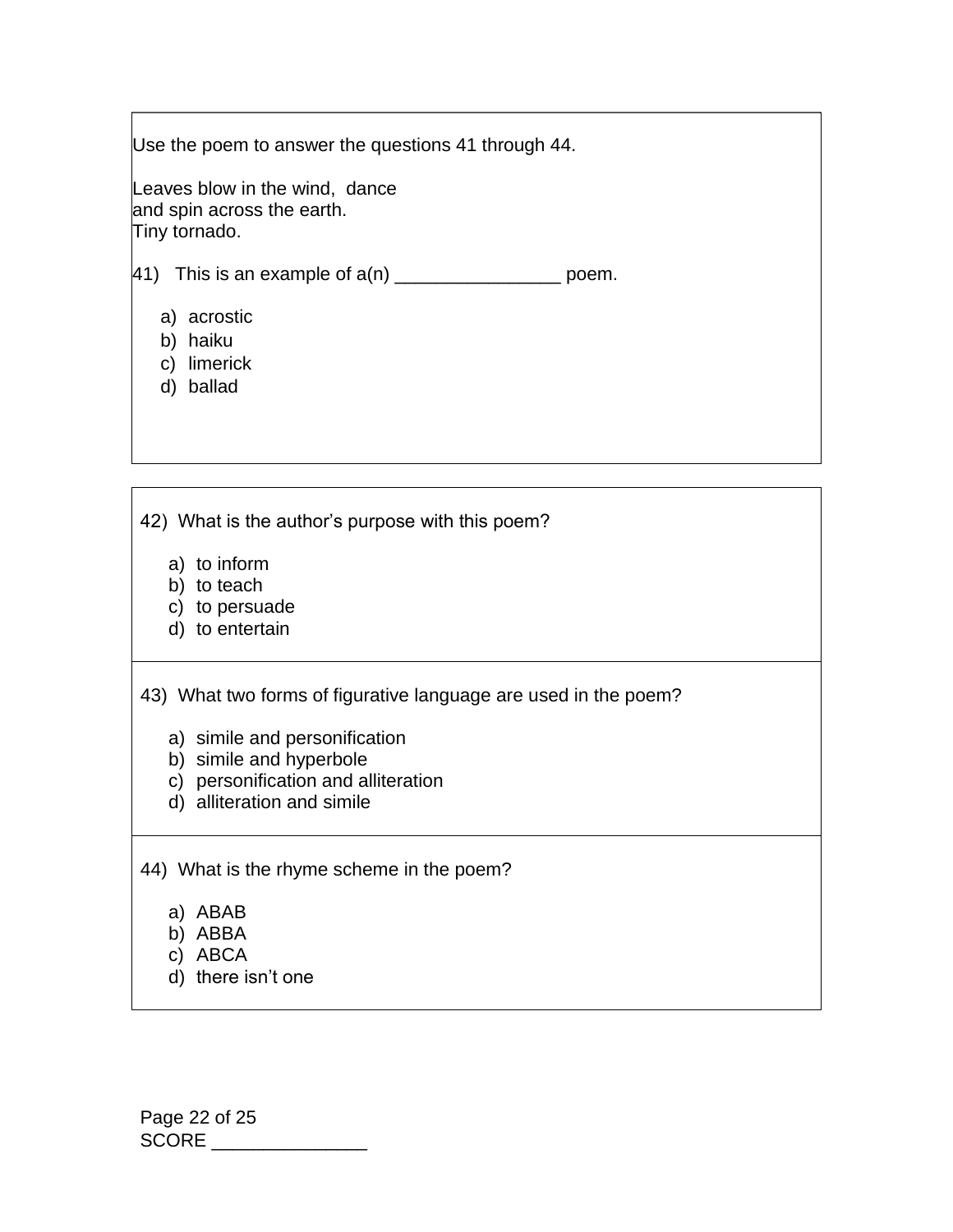45) How many suffixes does the following sentence contain?

Chandra happily realized that she was the fastest in the class.

a) 1

- b) 2
- c) 3 d) 4

Use the passage to answer questions 46 and 47.

When he came into the main room, he stopped for a moment and shivered. He looked over at the flickering flames in the fireplace, and then saw that there was no more wood next to the chimney. He would have to go out to the shed and get some more. He took a long look out the window and watched the light rain falling on the few sad, yellow leaves still clinging to the oak trees. It almost looked like it was going to turn to snow. "Well," he thought, "that wood is not going to get in here by itself." He lifted the latch on the front door and had almost opened it when he remembered. He reached over toward the corner and picked up his musket, checking to make sure it was ready to fire before opening the door.

46) What is the best evidence from the passage that supports this generalization:

The setting of the story is during the winter in the 1700s.

- a) there is a wood fire place in use and the character has a musket, a type of gun that wasn't used after the 1800s
- b) there is a woodshed and there is a light rain falling on the roof
- c) there is a latch on the front door and the leaves are falling off the trees. there are flickering flames in the fireplace
- d) there is a man talking to his hunting dog and he is excited to go outside and go hunting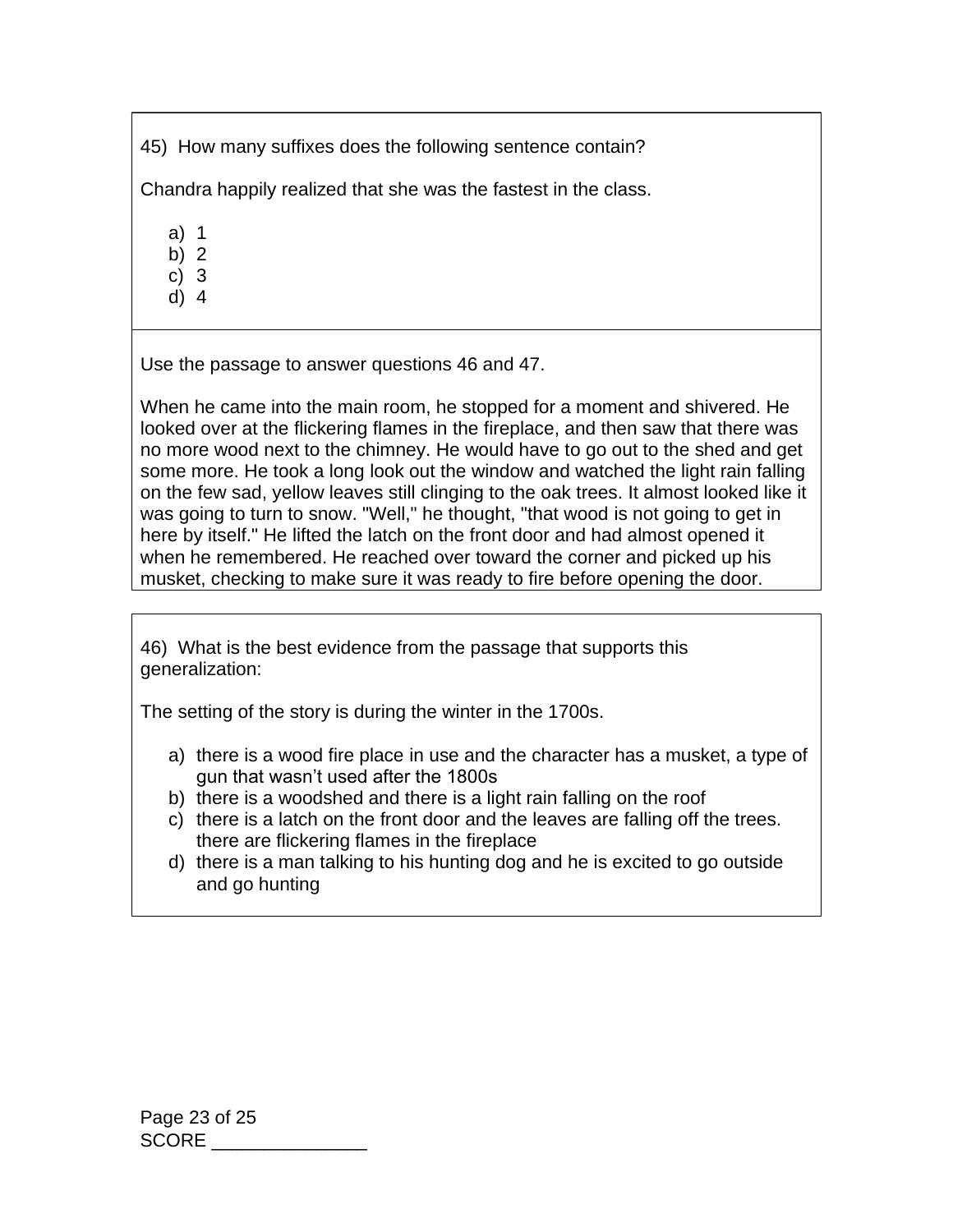47) Based on the passage, make an inference about the location of the passage.

- a) Florida
- b) South America
- c) Iran
- d) New England

Use the text below to answer the questions 48 through 51.

THE BEGGAR: (outside) Bread. Bread. Bread. Give me some bread.

THE KING: (annoyed) Who is that crying in the street for bread?

THE SERVANT: (fanning) O King, it is a beggar.

THE KING: Why does he cry for bread?

THE SERVANT: O King, he cries for bread in order that he may fill his belly.

THE KING: I do not like the sound of his voice. It annoys me very much. Send him away.

48) This text most likely comes from a

- a) poem
- b) short story
- c) Play
	- d) nonfiction article

49) The words in the parenthesis are stage directions. What is the purpose of stage directions?

- a) they tell the actors how to say the lines
- b) they are directions for the director of the play
- c) the author liked the way they sounded
- d) there is no purpose for the stage directions

Page 24 of 25 SCORE \_\_\_\_\_\_\_\_\_\_\_\_\_\_\_